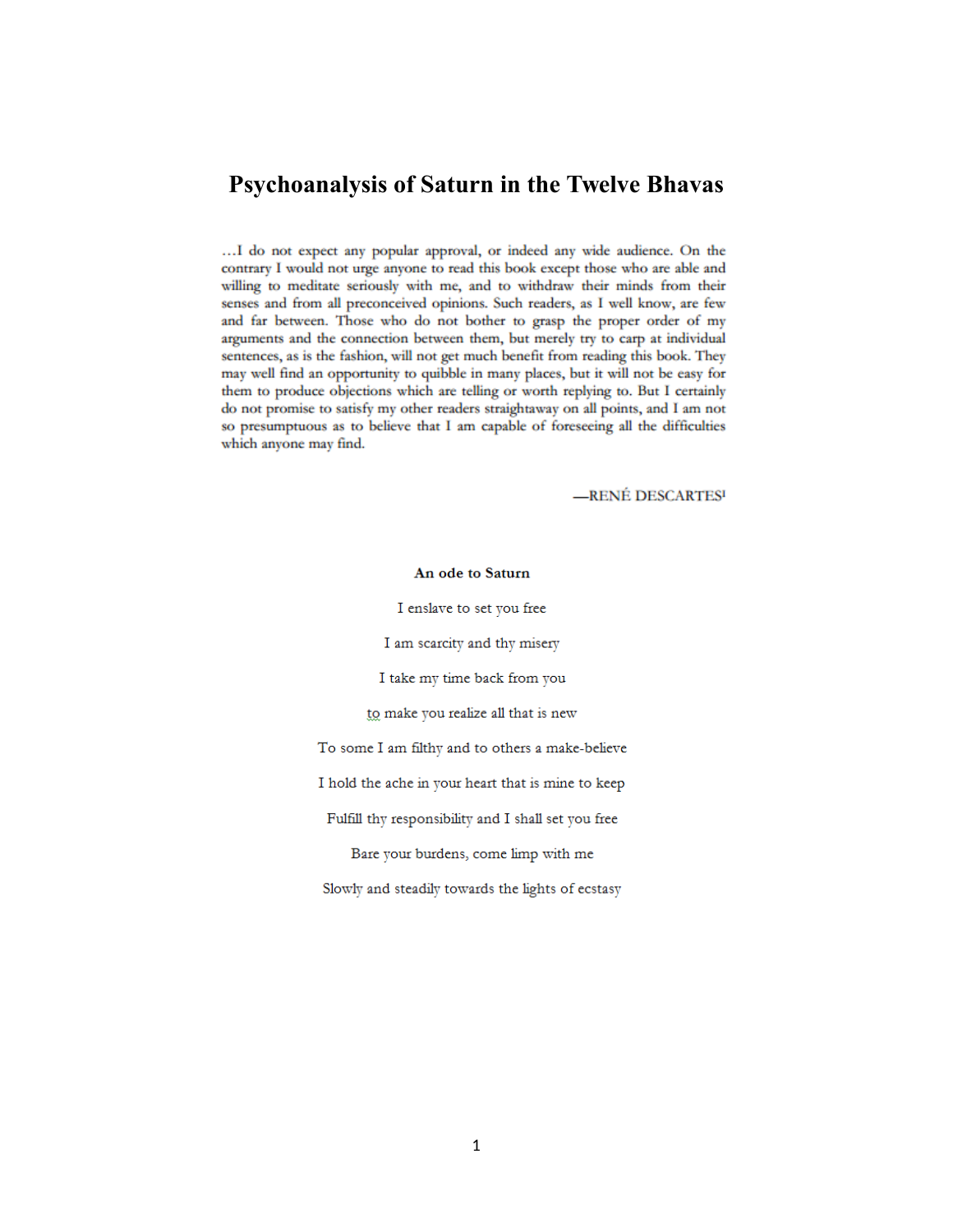"Thin and long bodied is Saturn, and yellowed eyed, Vata natured, large toothed, indolent, lame and baying corse bair, O' Twice Born."

Brihat Parashara Hora Shastra: Nature and Form of the Grahas, 29

O' Saturn, how do we accept you? Acceptance, something that you dearly seek ever since your birth. It is your inherent nature to bestow one with pain, how do we sow the seeds of joyous juvenescence while you seek to reap the sorrows of senescence. How do we fathom the pains of the archetype of pain? It is only with time that the requisite maturation of the psyche required to embody a Saturnian virtue arises. To wield such virtues by somehow being enthralled and subjected to the natural rhythms of time and simultaneously not be driven into madness is a mystery to be momentously magnified in this essay.

The matters discussed in this essay have arisen from the author's personal experiences and observations over the past several years of deformity, dullness, destitution, deterioration, degeneration, and the consequent realizations leading to discipline, dilligence, and determination. It is imperative to mention that the author's Atmakaraka is Saturn, and is currently under the influence of the third phase of Sade Sati, while Saturn's natal placement is in the 5th house in the sign of Aquarius at 24 degrees, amongst various other influences as well as confluences.

While a certain level of understanding of the planetary archetypes can be achieved through the magnification of the emotions of the Moon, initiating the intelligence of the Sun, meditating upon the mettle of Mars, valuing the vote of Venus, manifesting with the methods of Mercury, jubilating in the juvenescence of Jupiter, for Saturn, the matters are tedious. The complexities of the illegitimate child of the Sun and Shadow require reflection and restoration of the psychic responses to the world from which one feels separated. A malfunctioning Saturn limits the capacity of all the other Grahas while a wellfunctioning Saturn causes them to forsake all self-limiting factors.

In our universe, help offers itself to those who ask for it, and it is the inability to ask due to the sense of worthlessness that withers the flowers of hope in the winters of a Saturnian heart.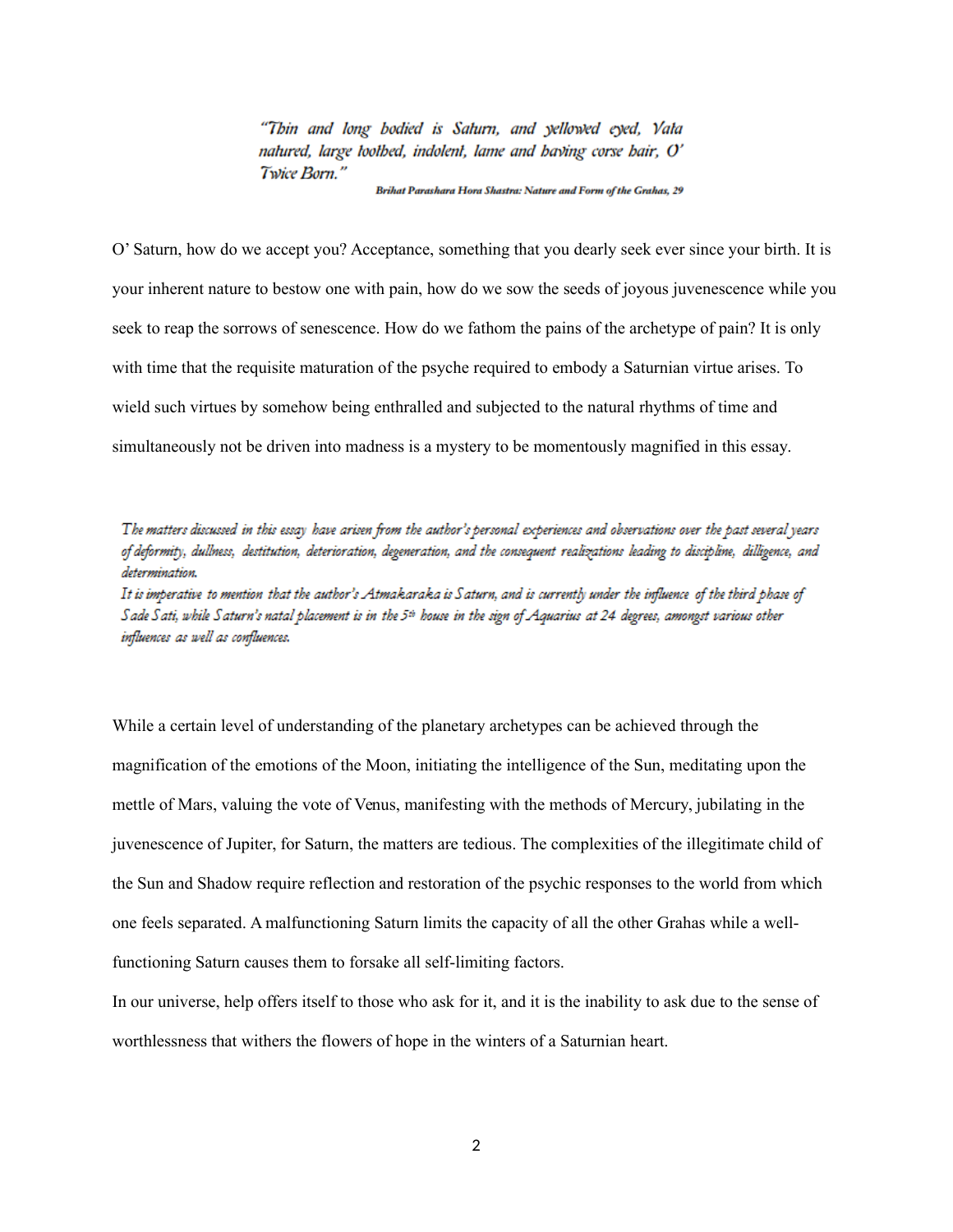Saturn requires to be left alone, none of those as mentioned above virtues and aspirational adjectives aid the Saturnian processes. Since the mantra is "You do not know how it is" "You do not understand" "What do you know about pain" and such other similar separative self-subjugating statements that lead to a psychological entropy, a mental implosion, a self-absorptive process until one hits rock bottom and thereof, the only choice is to move upwards, towards acceptance. Saturn's real purpose which is to teach one to yield light from darkness and not dwell upon the darkness needs an eventual fulfillment, to feed the demons only to slaughter them eventually and thus, liberate them.

As we deal with the deleterious matters of a psyche that is under the influence of Saturn in this essay, contemplation upon the alliterative statement; positive compensation causes clarity and completion, negative compensation causes confusion and chaos, shall be reinforced by the reader. The lessons might change, but the essence of the message is the same; to sculpt a persona for the stability of the psyche, and thereof, partake in the play by persevering in the pursuance of one's path.

To compensate positively, per the placement of Saturn, one makes conscious or unconscious choices on the path, thus, providing adequate care to the duties and responsibilities of that Bhava in an attempt to avoid grief, and gain a sense of adequacy. However, we meet our destiny on the road we take to avoid it, and therefore, encounter grief and disappointment. However, due to the fulfillment of the duties in a diligent manner, psychological responses such as guilt, shame, depression, and distress do not overtake rationality and thereof, enables one to embrace better psychological states and move forward and upward in the fractalities of life. The inherent limitations one is born into require relinquishment. To compensate negatively, one makes choices that are not in coherence with the inherent natural laws of the universe, the duties, and responsibilities which require fulfillment in a manner that benefits others but has a self-serving, destructive agenda behind them. This negative compensation happens consciously or unconsciously, any which way, it leads to intolerance, a sense of separation, a sense of being unloved, and loss of control over anger, willpower and begins to over-compensate creating narcissistic, power-hungry paradigms of perception. These responses cause the considerable confusion caused by the continual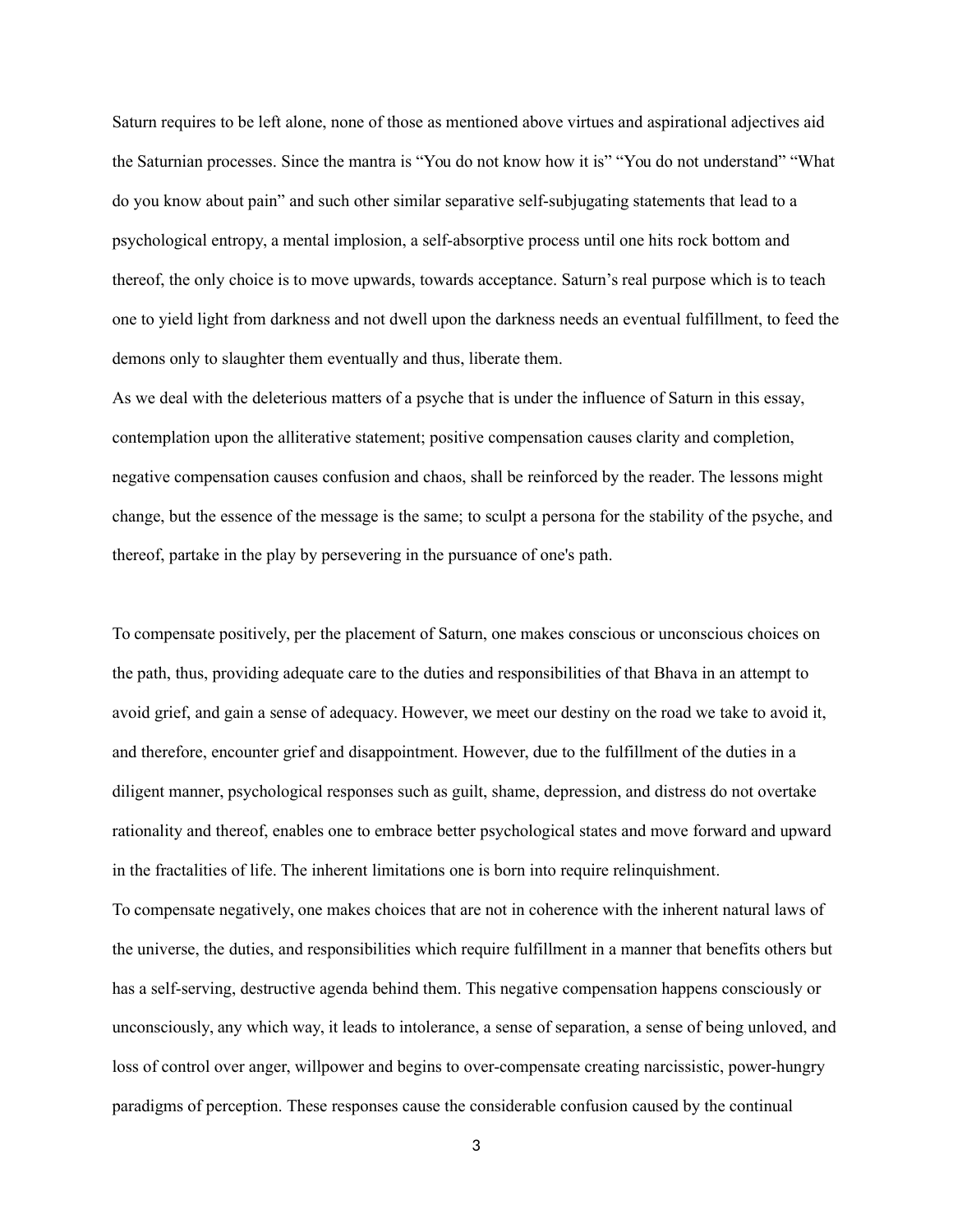misconstrual of compensation mechanisms until one is obliterated and learns what a circumstance requires of them for the restoration of restraint in the particular domain (Bhava) Saturn is placed. One has to guide the shadows to seek the light.

However, for the sake of furtherance of clarity, the following points are required to be kept in mind by the reader:

1) The dignity of Saturn's placement which essentially depicts its inherent capacity to work in a particular zodiacal field is vital in the process of judgment of the compensation mechanisms at work. If well-dignified, then he can manage its affairs with ease, if average, it causes disruptions and requires other planets for the fulfillment of its agendas, and if ill-dignified, it causes severe difficulties causing disorganization and distress to itself and others. Relevant resources can be accessed on the Asheville Vedic Astrology website to understand this concept in depth.

2) Saturn being the karaka of death, disease, discomfort, degeneration, delay, deformity, diligence, derangement, distress, denial, determination, discipline, duality, divergence, dullness, dryness, deliverance of death, and other such excessively Krura (Cruel, harsh) attributes makes it even more crucial for one to become aware of its ways and workings. It is essential to understand that these seemingly negative attributes are the real sources of strength and therefore, require retrospection for fuller resonance. The ever-known dualistic phenomenon needs necessitation; the light of Jupiter requires the darkness of Saturn as darkness delivers depth.

3) An undignified planet indulges unconsciously (Sushupti), a well-dignified planet engages with vigilance (Jagrat), and an average planet expresses with instability, slipping in and out of awareness (Svapna, unstable dream states). Dignity defines the efficiency of the planet whether salubrious or deleterious is a matter defined by other concepts.

4) The multivalent and multidimensional nature of planetary archetypes is always to be kept in mind. For instance, Saturn can become the giver of ill-health as well as old age, tradition as well as oppression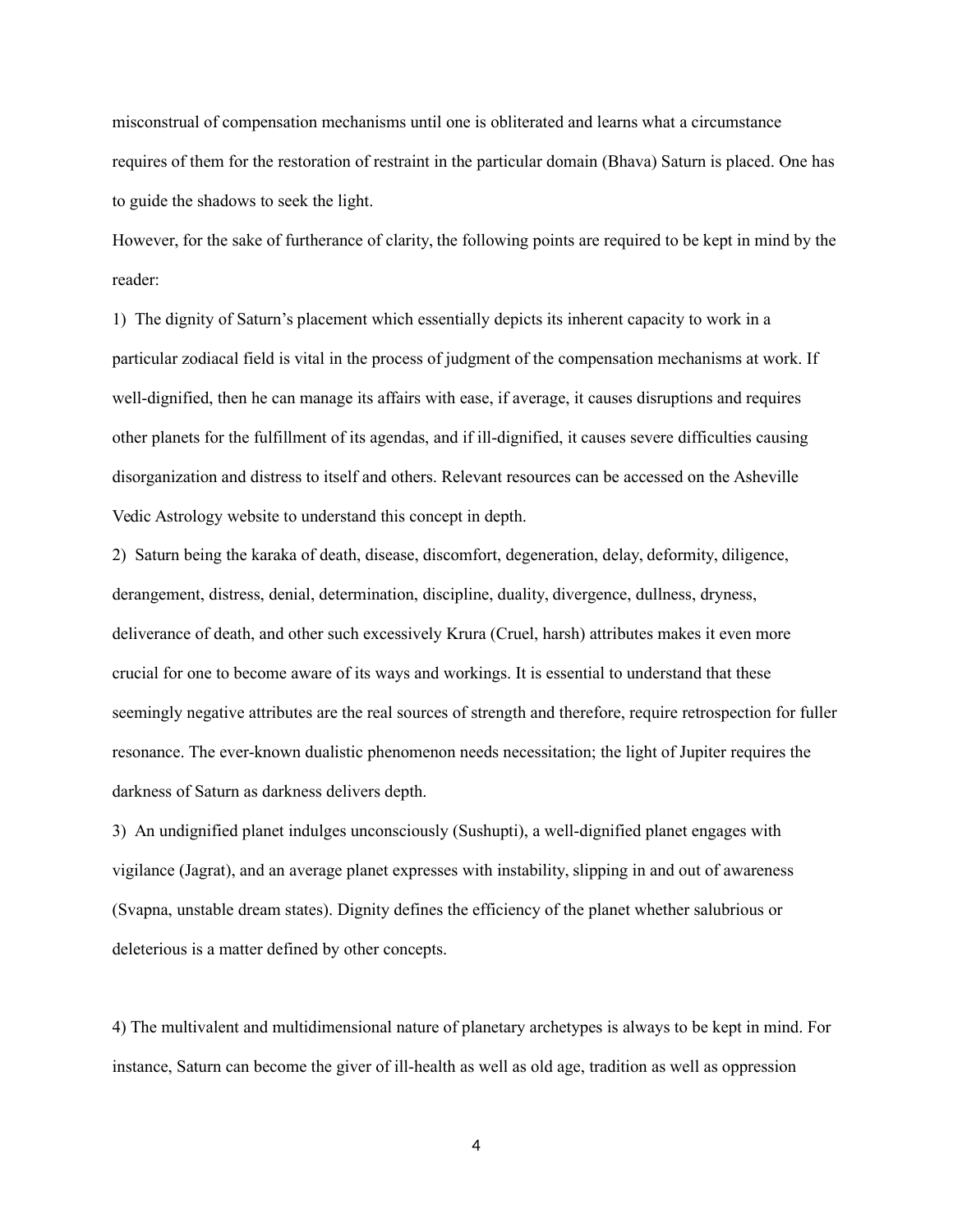(Multivalence), and Saturn represents winters as well as a decaying fruit (Multi-dimensional). The concept of Karakas comes into consideration.

5) It is the nature of Krura Grahas, Saturn arguably being the most Krura of all, to project their harshness on those around, mainly when unconscious with high Kashta, and when fully functioning and completely conscious, the Ishta is for the fulfillment of its agendas. The concept of Ishta and Kashta comes into consideration.

6) The reader is advised to contemplate upon the Sutras to synchronize with the intuitive processes that have led to the derivation of the descriptions. As the Sutra is allowed to unfold itself, the description then writes itself.

7) The author has consciously avoided creating confluence between the symbology of the Bhava and Rasis to avoid confusion caused by creating a "Kitchari" of symbolism, further causing, imprudent intellectual excesses, though this might have been done throughout the essay unconsciously. The reader is advised to be well-versed in the Sutras assembled by Parashara on the Rasis.

The purpose of this essay is to throw light upon the inner-life which is primarily responsible for outer forms, something we often forget while meaning to derive benefit from the illuminatory processes of astrology. It is the author's conviction that it is meaning that creates the maps in the mists of Maya and marks a beginning and an end, and thus, an astrologer shall strive to strike a balance between fatalism and determinism by carefully construing such maps of meaning.

Without further uncalled for utterances and deviances, let us attempt to articulate the severe Saturnian matters concerning the different areas of life as expressed through the twelve bhavas in a birth chart.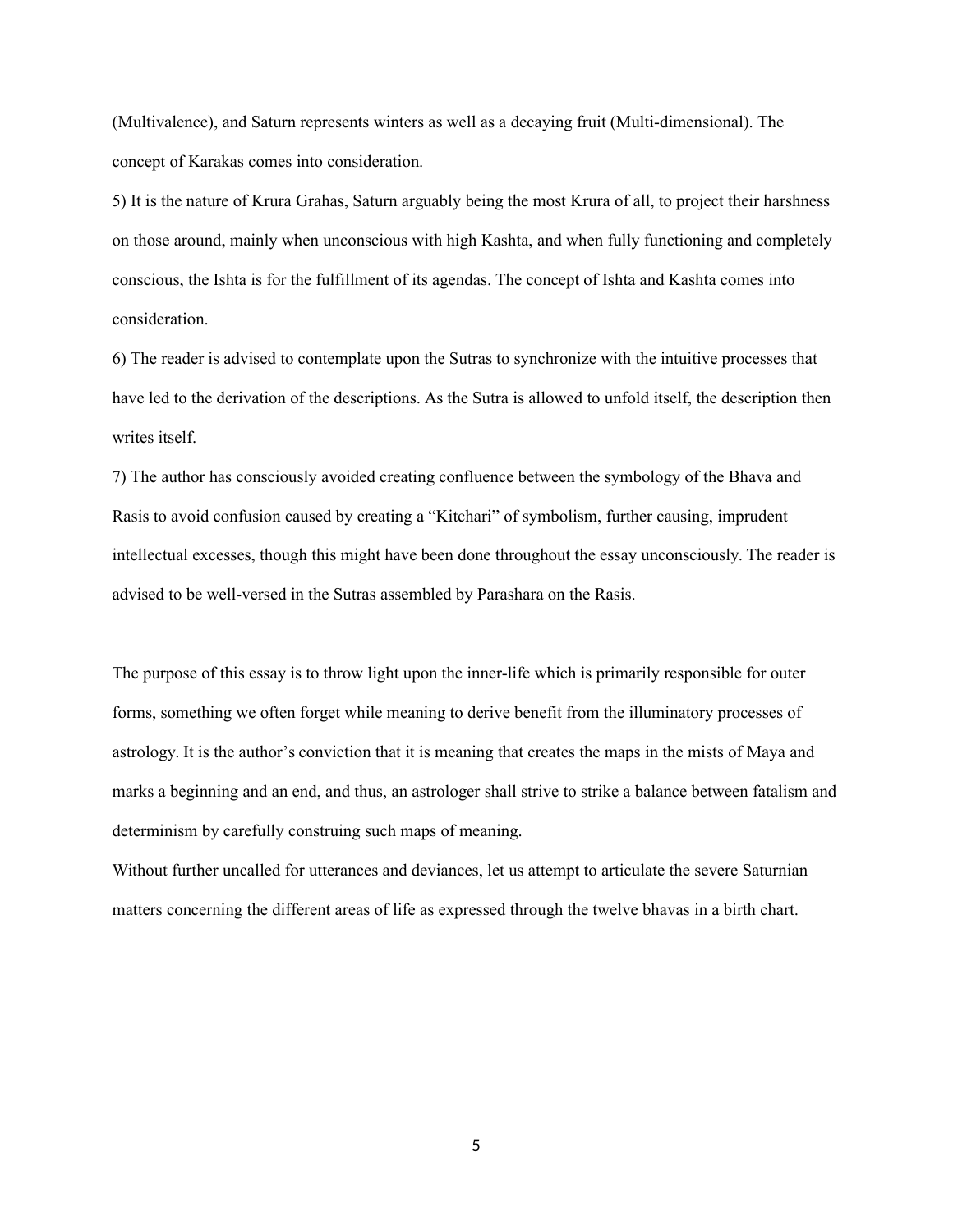#### $1<sup>st</sup>$  Bhaava

Deham ruupam ca jnaanam ca varnam caiva balaabalam Sukham duhkham svabhaavanca lagnabhaavaavaanniriikshayet.

Body and appearance, cognizance and caste as well as strength and weakness, comfort, pain and one's own true state are looked at from the Lagna (intersecting) Bhava.

The Deha Sthana, the place of the body, with Saturn in it, expresses one's heightened sense of the burdens of owning a body and its continual rejuvenation to avoid chaos. Often regarded as the Bhava of life path, the Saturn's placement in it reveals that one's body and its path are guided and construed through a Saturnian theme.

The air element which concerns itself with knowledge and movement; mental and physical, becomes crucial, and one's path is to practice and serve through these. One encounters physical distress that requires eternal vigilance otherwise the degeneration caused by the erosive airs of Saturn cause decay, dryness, and deterioration. Themes of perseverance, practice, and pursuance of the practicalities of life away from poetic philosophizing are brought forth by such placement. The person looks older than their age or displays a demeanor that depicts Saturnian attributes. One could say that such a being is a physical embodiment of Saturn himself.

It is not so much that a person sees life from an animalistic point of view, but life itself responds in a manner that requires the person to act in this way. One is protecting themselves consistently from the chaos of the cosmos, and via orderliness optimizes their ways of operation. They seek to organize, optimize, and operate in a manner which reduces the chances of fate taking over their life trajectory. Matters surrounding those mentioned in the above Sutra become subject to the vigilant intellectualism of Saturn. The vigilance in the Saturnian matters creates order and clarity for the consciousness and thereof, it can begin moving upwards in the pursuit of themes which are not motivated by fear but by love. This is the Positive Compensatory mechanism at work when Saturn is well-dignified in the first.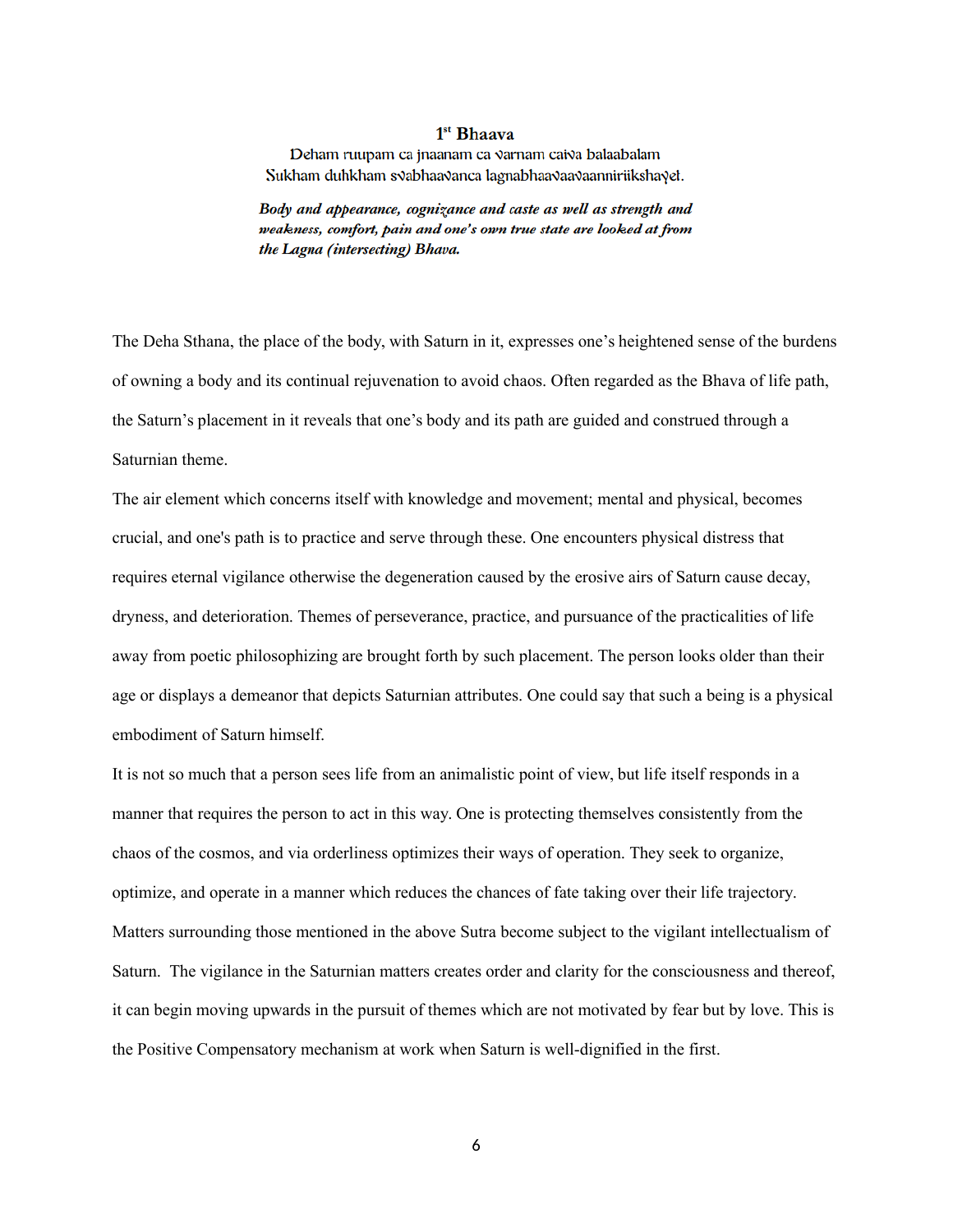When the Negative Compensatory mechanism is at forefront due to their unconscious psychic responses to Saturnian matters of the first house, there is denial and death, and an ever-lurking sense of the high cost of involvement with life. It reveals the ramifications of over-identification with the mind and body, and therefore, the ignorance of the spiritual matters causing confusion and chaos due to an increase sense of separateness. The lack of self-will and assertion due to a heightened sense of the tragedies of life, physical and psychical, creates causes of concern that are not only trivial but also basal and bodily. One does not understand the ways and workings of moving forward due to their lack of faith in will and force. There is instead an inherent urge to survive and serve meaninglessly and not be subjected to the direct experience of the etheric matters. One begins to rapidly separate from the courageous matters of the heart and spirit and indulges in sensory gratification, this leads to the eventual and inevitable fall due to its unsustainable nature, and henceforth, self-hate, self-denial and dullness prevails.

A proper understanding of self-will and its unencumbered utilization by channelizing the fears surrounding one is the key to unlocking the highest potential of this placement. Seek survivalism to avoid senescence, thereof, slowly and steadily seek psychic completion by overcoming bodily slavery. Defensiveness delays the deleterious deviances caused by a deficiency of dicernment in one's path.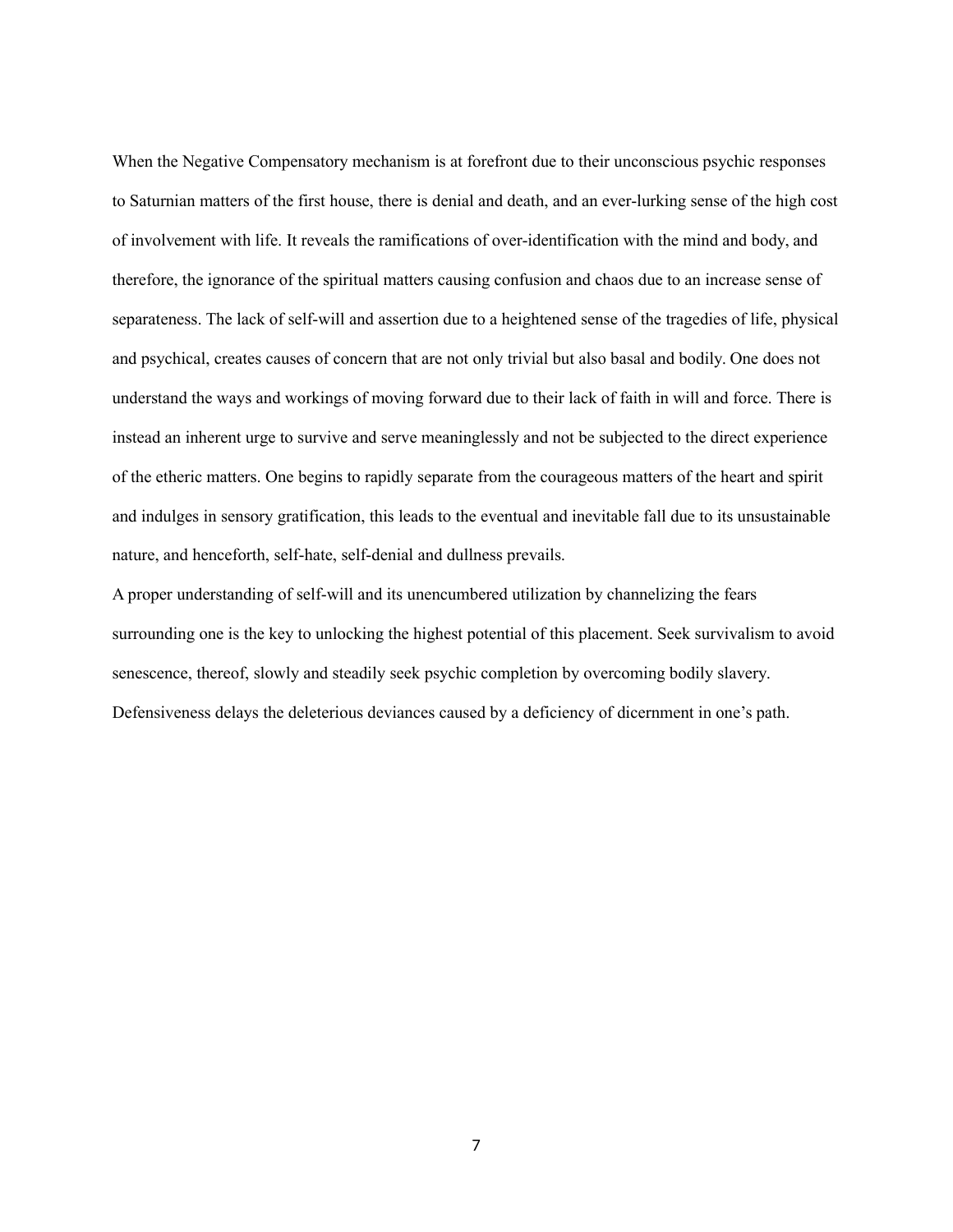## 2<sup>nd</sup> Bhaava

Dhanadhaanyam kutumbaamsca mrityujaalam mitrakam Dhaaturatnaadikam sarva dhasthaanaanniriikshayet.

Wealth, grains, family, death, collections, friends and metals, minerals, gems, etc. are all looked at from the Dhanasthaana (place of wealth.

In the Bhava of nourishment, recourcefulness, and immediate family, the planet of delays and difficulties, Saturn, seeks to look deeper into such matters governing our self-worth.

As with all Saturn placements, the work required to overcome the obstacles regarding the matters of the placement turns one into a master carpenter of those matters. For this placement, one eventually becomes adept at handling funds, friends, family, food, and fun.

One gets lost in finding material securities, and hoarding becomes a ritual. There might be a tendency to forget about oneself in the pursuit of provision, but these fears lead one to assess the actual value of material things, but often the sense of real worth of the inner/higher self is forgotten. The survivalistic Saturn operates from a sense of seperateness, and as this feeling of inadequacy is relinquished the selflessness brings forth beauty and bounty.

Slow to speak. One might be fond of collecting antiques, minerals, and metals, and things considered old or ousted. Wealth requires effort. Speech becomes harsh, cold, or profound. Dignities and other confluences discern the quality of expression, for example, whether the harshness is due to truth or to protect one's falsehoods, the reader needs to consistently apply the negative and positive compensation mechanisms as previously discussed.

The Positive Compensation associated with this placement will involve bearing the burdens of the second house matters and creating the necessary psychic completion to feel stable. One will engage fully in the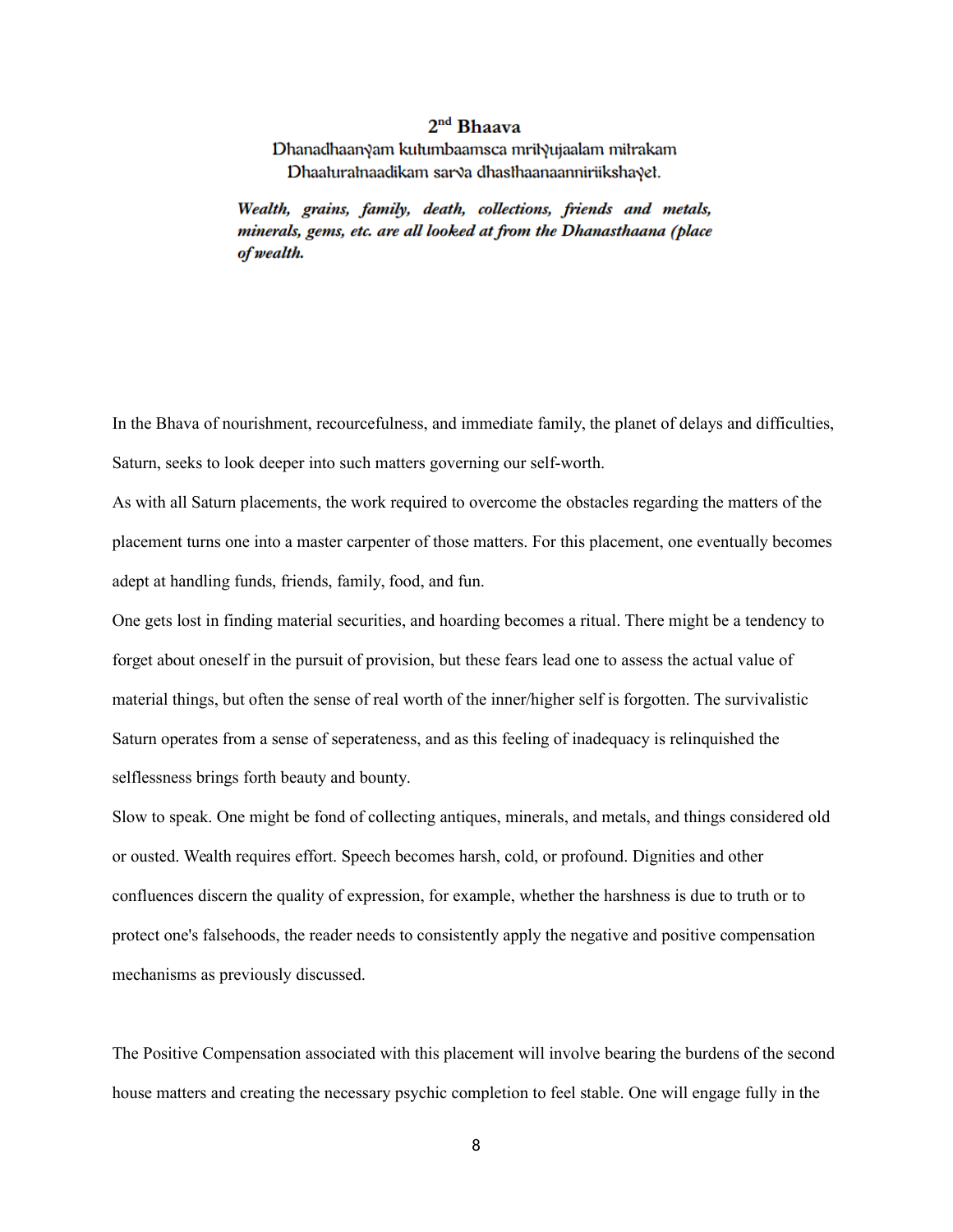matters of family, friends, food, and funds, consciously overcoming the delays, difficulties, and deleterious affairs associated with it and eventual create meaning from a successful fulfillment of such concerns. The psyche then moves forward and provides for itself and derives satiation. Clarity and order through diligent aplication of the Saturnian virtues cannot be over-emphasized by the author. The Negative Compenation associated with this placement will create a need for over-accumulation of wealth and resources to feel secure and worthy, or we may observe a psyche that seeks to relinquish the need for all desire to have material comforts by under-valuing themselves and pursuing self-deprecating choices, under or over compensation shall be inertly expounded by the reader's common sense. Sharing is caring, hoarding is unaffording.

To wholeheartedly seek wealth, and then to fail or succeed in doing so, and consequentially realize the real sense of being secure in these material realms is the key to unlocking the highest potential of this placement. Overcoming self-judgment that blocks the directly realization of the importance of what one is and not what one has; true self-worth. Questionably, Quantity over quality qualifies for quackery while quality over quantity is quitissential for quaintitude.

> 3rd Bhaava Vikramam bhrityabhraatraadi copadesaprayaanakam piłrorvai maranam vijno duscikyaacca niriikshayet.

Courage and servants maintained, siblings, etc. upadesa (initiatory instructions), journey, deprivation of parents, death and discernment are looked at from the difficult place.

In the house of efforts and courage, the Bhava whose karaka is Mars, Saturn tends to improve through the practice and application of the representations mentioned in the Sutra above. Saturn requires the harshness of Mars to overcome its lame languishments.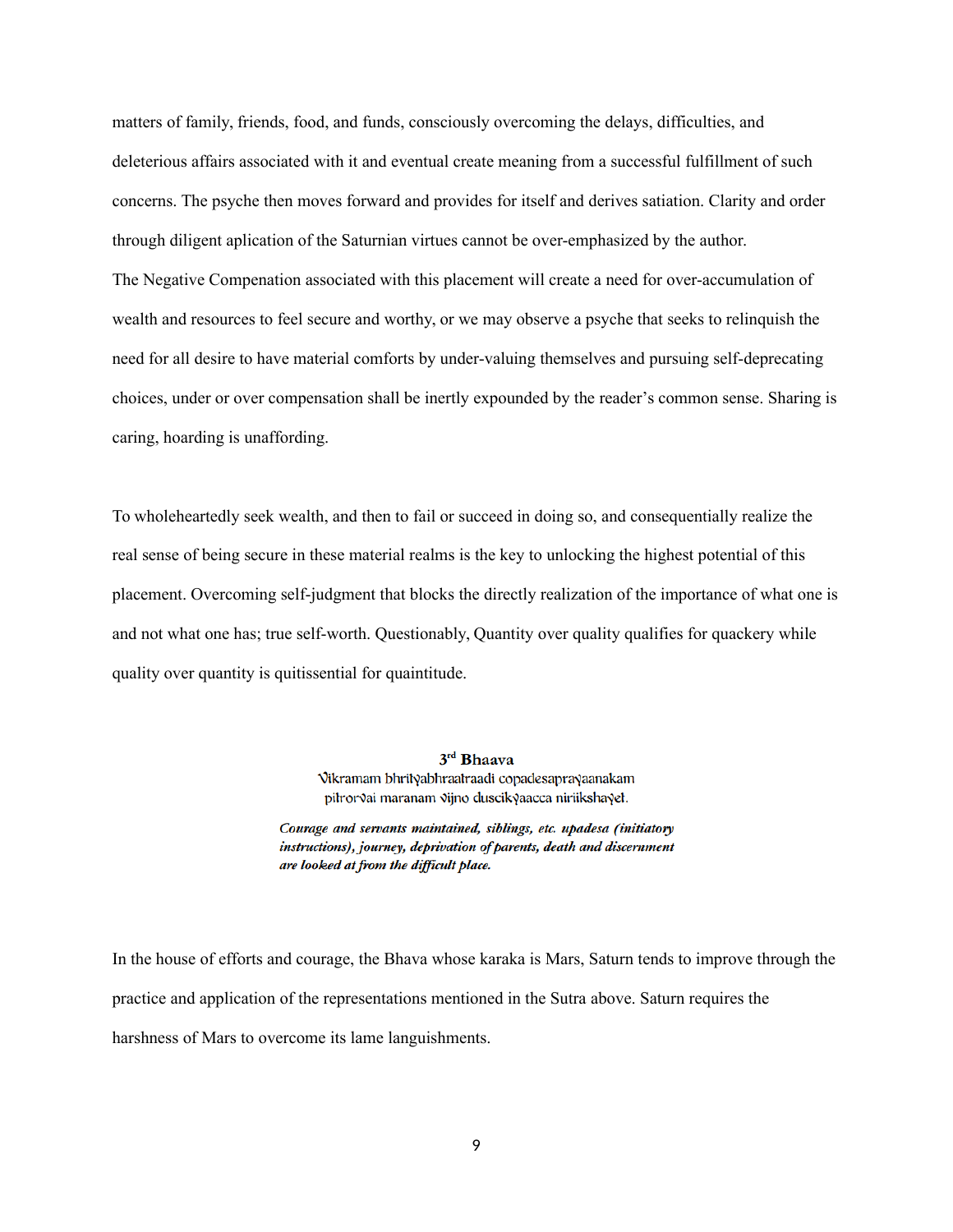A difficult place for a problematic planet seems to be a good match, even if not well-dignified, it is the very nature of Upachaya Bhavas (3rd, 6th, 10th, 11th) to improve themselves through trial and error. Though, a special kind of indolence would be required due to karmic reasons not to be able to improve one's state of being with time.

Once the psyche has found a stable ground to project itself, the Upadesa will begin manifesting. 3rd Bhava is all sorts of media, be it physical, psychical, or spiritual, the level of flow of energy, verbal or otherwise, is adjudged through the analysis of the dignity and other confluences.

The hobbies, skills, and mundane communications have a symbolic synergism with Saturnian summations. As diligence and discipline is required for the deliberate deliverance of depth, and to find oneself lost in one's work disqualifies it for being categorized as work; the hobby becomes the work. One might not feel adequate to assert themselves in public settings and therefore, can seem to possess a humble demeanor. It is crucial to understand that Saturn and Venus are Great Friends, so Saturn benefits immensely from long-term relationships, adequate nourishment, making the best possible choices, and thus, find a sense of inner- fulfillment.

Positive Compensatory mechanisms at work when Saturn is well-dignified will express as someone who finds contentment in overcoming their fears by choocing to repeatedly faulter and fluctuate, eventually stabilizing the psyche. The Bhava of shoulders and the planet of burdens can then create order and clarity through the conscious embodiment of their responsibilities. Hands -on experience through incessant involvement in one's field of interest regardless of one's latent talent will eventually lead the lame Saturn out of its loitering self-absorptive states. Honing one's abilities and skills, and therefore, perceiving oneself as a craftsperson rather than a slave. This attitude shift creates a psychic completion and one's efforts are channelized into the betterment of the industry/guild they seem to be a part of. Negative Compensation mechanisms lead one to feel over-burdened by the requirement of the self-effort for the fulfillment of one's duties and responsibilities. It takes a courageous heart to learn a new skill, practice it, and subsequentially master it. The psyche of an ill-dignified Saturn seeks shortcuts in this long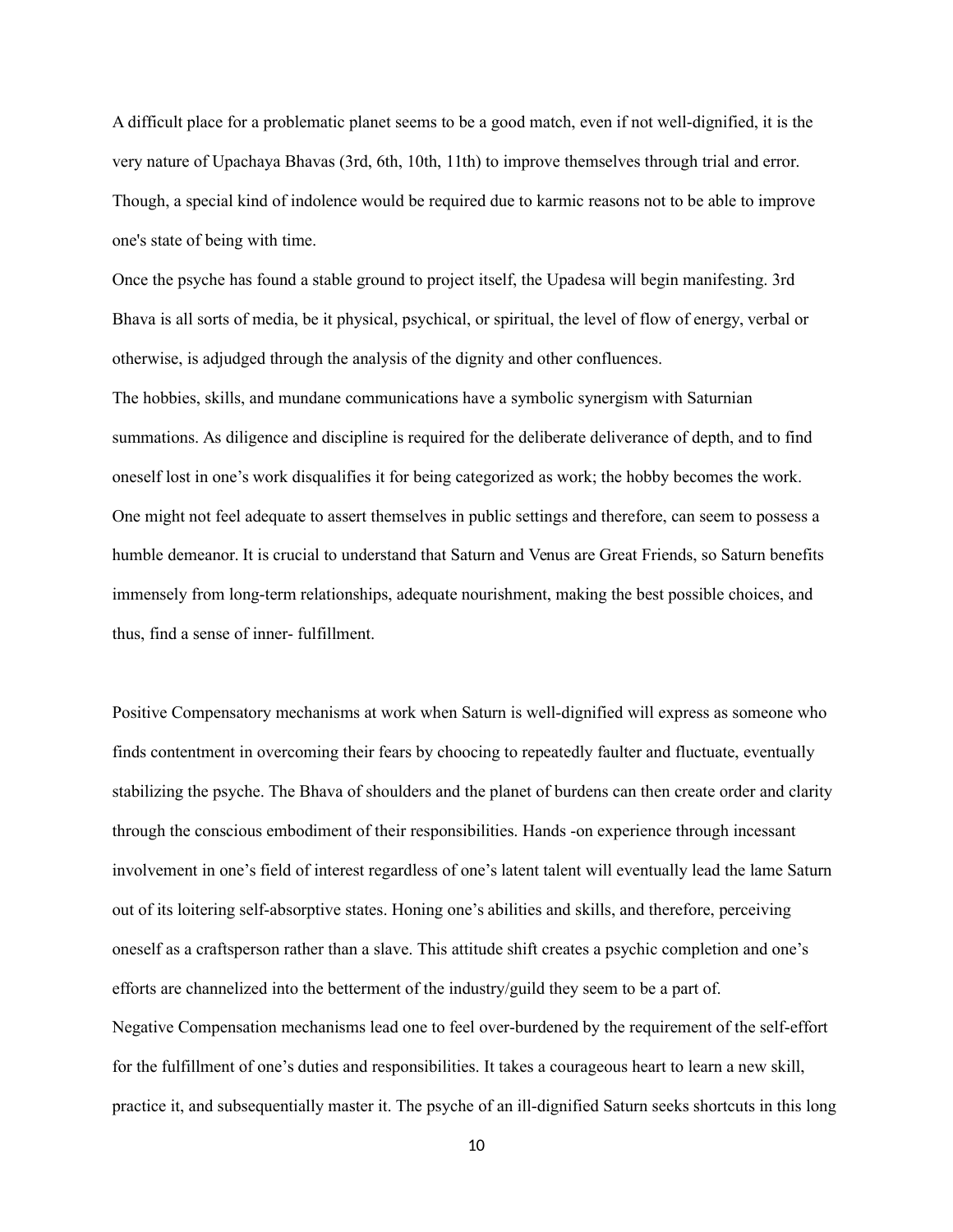route Bhava. Blame becomes the beast which bewilders them every time they see the efforts of the courageous succeed. Sleight of hands or other deceptive utilization of skills and abilities to gain a sense of control over one's psychic responses to their immediate environment, for the sake of survival, can be a possibility for an ill-dignified Saturn in the 3rd

To become accepting of different ways of being through experience, openness, and courage is the key to unlocking the highest potential of this placement — avoidance of paralysis by analysis.

> 4<sup>th</sup> Bhaava Vaahanaanyatha bandhuumsca maatrisaukhyaadikaanyapi nidhi kshelram griham caapi calurlhaal paricinlayel.

Vehicles and other such, relatives, mother, happiness, etc. as well as other such yearning, and deposits, land and house are considered from the  $4<sup>th</sup>$ .

 The emotional environments the psyche is subjected to before it begins rationalizing the emotional responses and other secretive emotional sensitivities mystify in the 4<sup>th</sup> Bhava. The Sthana of origins, family, and roots with Saturn's sense of separation leads to themes such as disciplinarian nurturance in private environments, early imposition of a sense of chaos and order, emotional dryness, over or under-emphasis of ones roots, psychologically controlling mother-figures, hatefulness or immense self-detrimental attraction towards the maternal figure due to unconscious responses that can be sexual in nature, separating from one's emotions for the sake of a greater good, &c. The intensity of this placement is due to its opposing nature; Saturn being coldn, cruel, and critical and the fourth house being moist, mature, and motherly, the integration of the opposing forces becomes a challenge. The need for emotional security through close contact and simultaenously to be left alone is a matter that can be balanced only by those vigilant of their emotional needs. Self-reflection of a particular kind is required to become conscious of such a stressful psychological placement.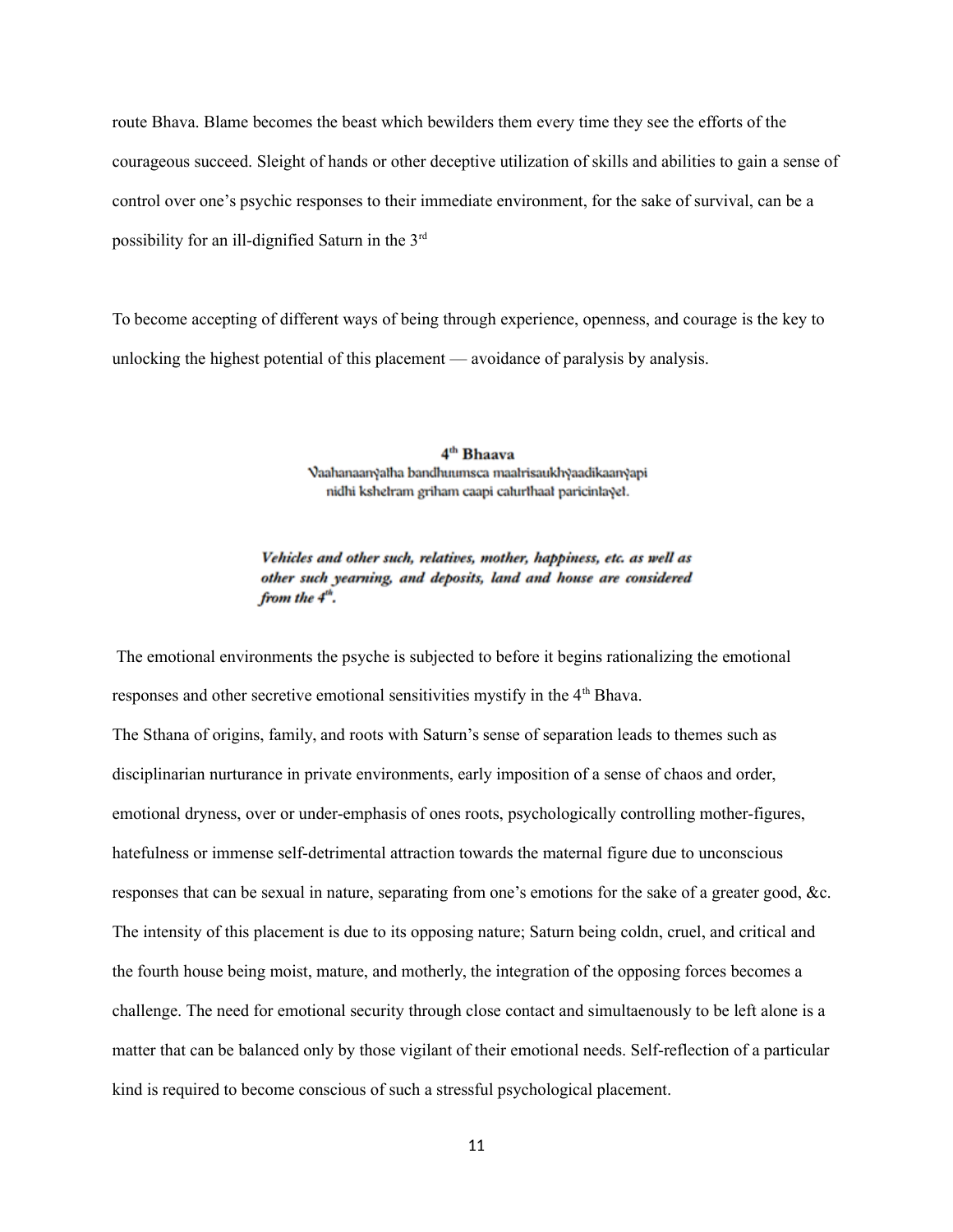The yearning for emotional comfort and security makes one adept at understanding the emotions of those around them so the manipulating maneuvers can help them seek to fulfill for their inherent lack. This Positive Compensatory mechanism creates a condusive psychic state for becoming a healer that works with emotional well-being as the ability to stay separated from an emotional turbulence can be readily accessed. Matters that require extreme emotional austerity such as national defense, domestic violence, personal emotional distress, &c, are handled well, in extreme privacy. To embrace pain and bring healing comes along eventually, and thus, a reminder to the reader is necessitated; only the wounded healer heals. Overcompensation due to unconscious maneuvers can cause one's sense of well-being to degenerate and thereof, create circumstances that keep them in a constant state of confusion. One may over-identify with motherly or fatherly roles as an over-compensatory response to feel the emotional nurturance and security they inwardly block. To feel emotionally adequate one might create emotional disruption in the minds of those around, always critiquing and questioning those around, causing dukha.

To come sincerely in contact with one's emotional needs and then develop the necessary conditions required for their provision, to choose the inevitable emotional suffering required to create a psychological security paradigm and thus, seek order and clarity, rather than unconsciously be driven by the emotional lacks and fulfillment which would cause confusion and chaos, to reflect and not project is the key to unlocking the highest potential of this placement.

# $5<sup>th</sup>$  Bhaaya

Yantramantrau tathaa vidyaam buddhescaiva prabandhakam putraraajyaapabhramsaadiin pasyet putraalayaad budhah.

Yantra (amulet), mantra, knowledge and also intelligence, continuance, children and fall from royalty are seen from the child house.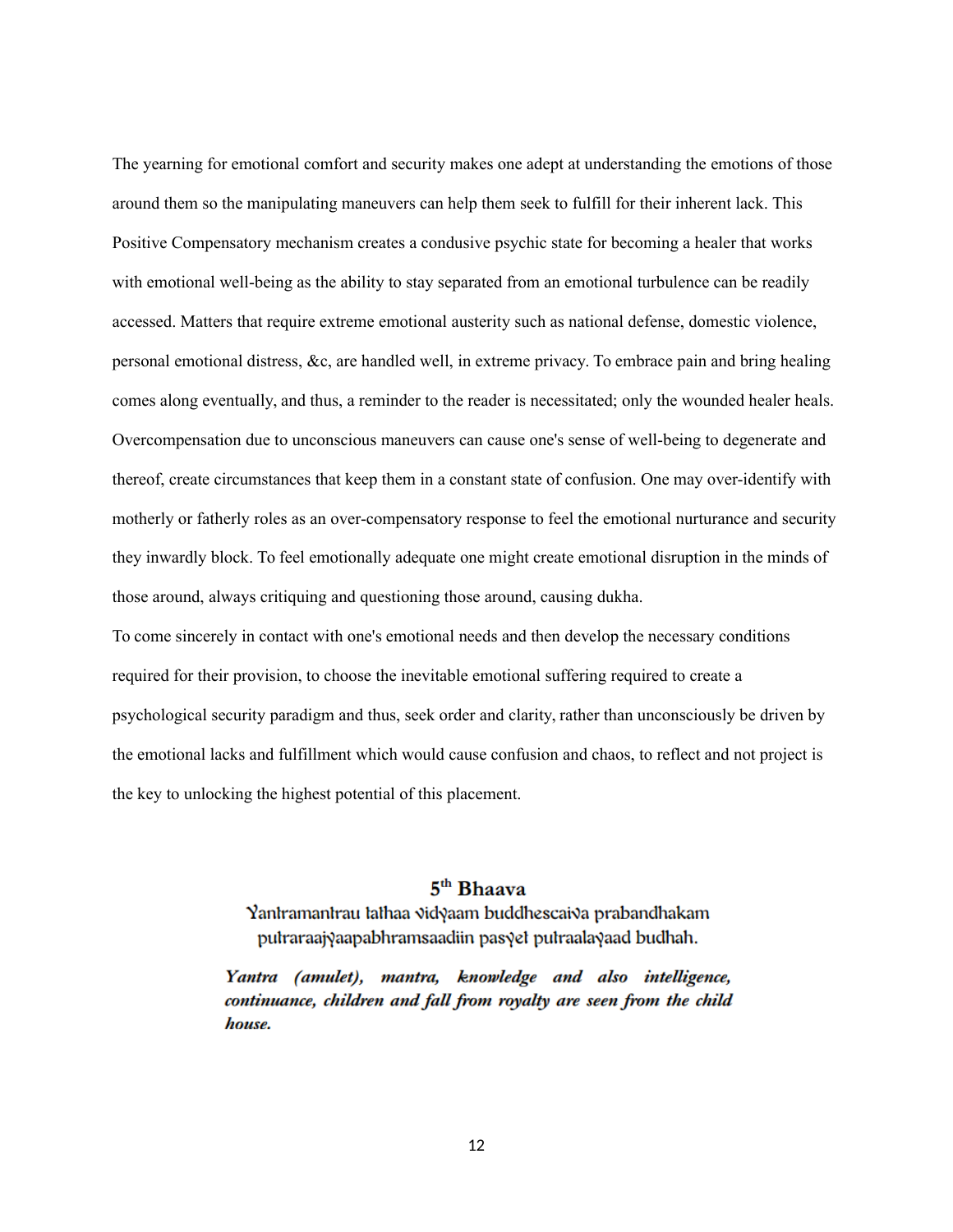Creative pursuits such as children, romance, love, intelligence, mantra, yantra, continuance, &c, all actions performed for prolongation of one's unique sense of self, rise and fall under the 5th house. The 5th place is the Purvapoonya Bhava or the place of merit, also called the elevated bhava, and when affiliated with the airs of Saturn causes one to display attitudes of democratic dumbness. One feels similar enough to lead but unique enough to feel separated. The idea and inspiration the person identifies with becomes colored by the social significance it can derive. It is then, not pure.

The unified, robust king-like self-expression, when burdened by the validation seeking Saturn, causes one to double-guess their Self and the ability to be creative.

Saturn in the 5th is the placement of the creative block experienced by artists. The compensation is to seek perfection to overcome the sense of inadequacy and in doing so arrive at artwork worth recognition, though, if the placement is mishandled, there could be dishonest self-expression causing repercussions leading to confusion. For instance, the first half of the creative process is romance and birthing, and it is the second half where the unconscious projections of the unlived life of the artist upon its artwork causes the unruly unfoldment of the destruction of the art, and consequentially of the artist. This is analogous to the unconscious parental projection upon one's child; the urge to live one's unlived life through one's child.

When the Positive Compensation mechanism is at work, the psyche creates confluence through intense dedication and discipline to eventually become the center of attention that will cause them to feel adequate and worthy, this creative self-expression can manifest in myriad ways, all falling under the symbolism of the 5<sup>th</sup>.

When the Negative Compensation mechanism is at work, the psyche will cease to express itself completely or over-express and seek attention via over-indulgence in the social constructs. One tends to do more than what is required to fulfill the psychical gaps created over years of worthlessness. This causes confusion and chaos, primarily due to expected response of the aundience never being adequate. With this placement one needs to bear the burden of not being able to express themselves through their creation but become adequately assured that the creation will express itself by itself. It is worth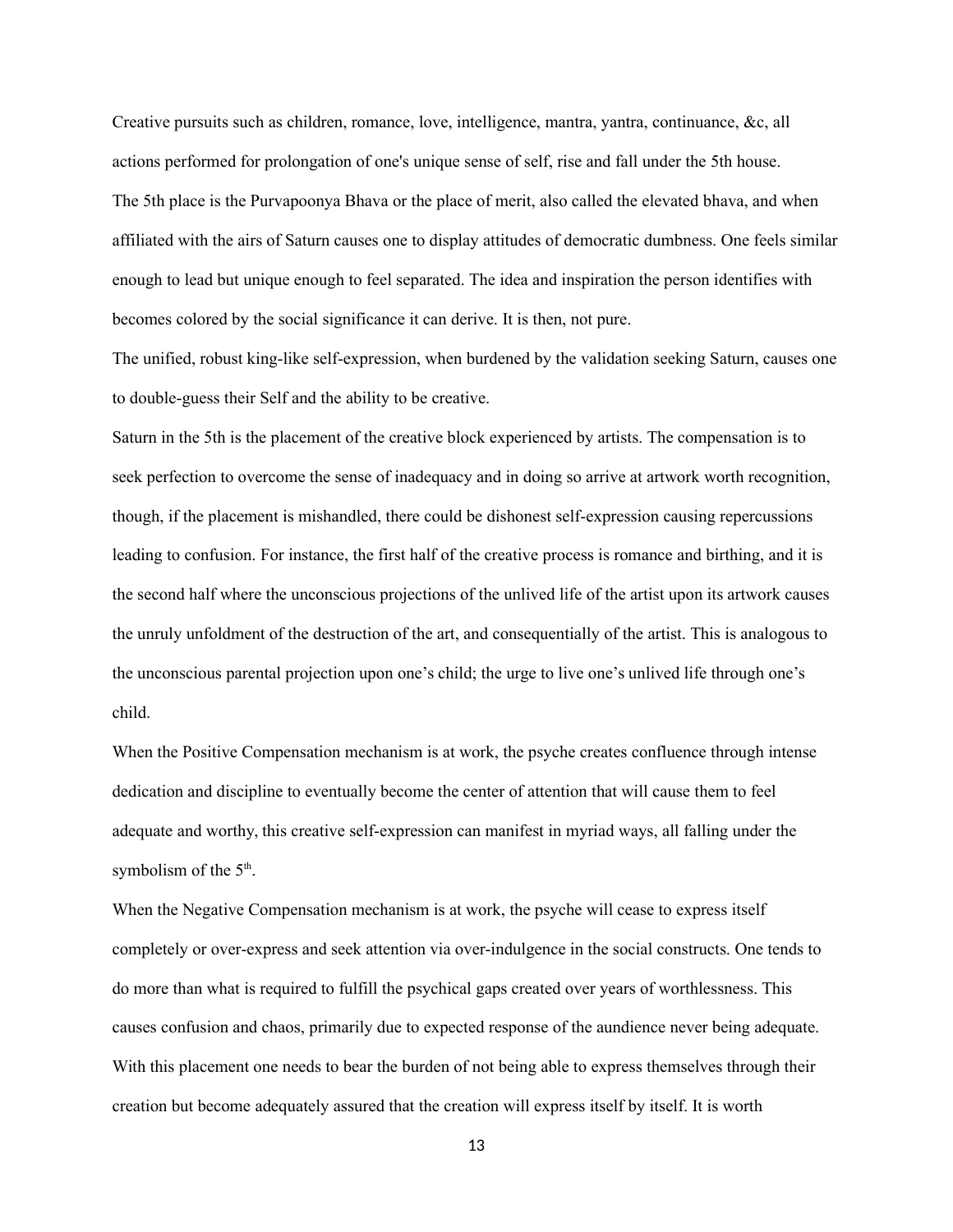contemplating the matters of creation(-ivity) for the clarity required for psychic completion for this placement, and thus, avoid confusion caused by negative compensation such as allowing the sense of inadequacy and insignificance to cause megalomania which requires an applausive appraisal for recognition of their self.

It is imperative to develop self-trust by creating for the sake of creation and thus, indulge in the beauty of the process, and henceforth, realize that the grass on the other side is only of a different shade, this is the key to unlocking the highest potential of this placement.

Your task is not to seek for love, but merely to seek and find all the barriers within yourself that you have built against it. - Rumi

## $6<sup>th</sup> Bhaava$

Maalulaanlakamsakaanaam salruumscaiva vranaadikaan sapalniimaalaram caapi shaslhabhaavaanniriikshayel.

## Maternal uncle, enemies, wounds and such, and also the step-mother are considered from the sixth Bhava.

As can be observed from the Sutra above the description is not a desirable one; hence, a mind that wields a Saturnian virtue will consider them to be matters of immense importance. The tragic tangibility of this realm re-establishes the essence of life; it is tough, tedious, and tiring, and henceforth, we arrive at the Saturn's placement in the 6th Bhava.

The ever-toiling Saturn does relatively well in the 6th house as mentioned during the explanation of the 3rd house. The planet of dryness and decay in the house of disease and delay makes sure that the person realizes the essence of time and play. The meticulous management required for the efficient expression of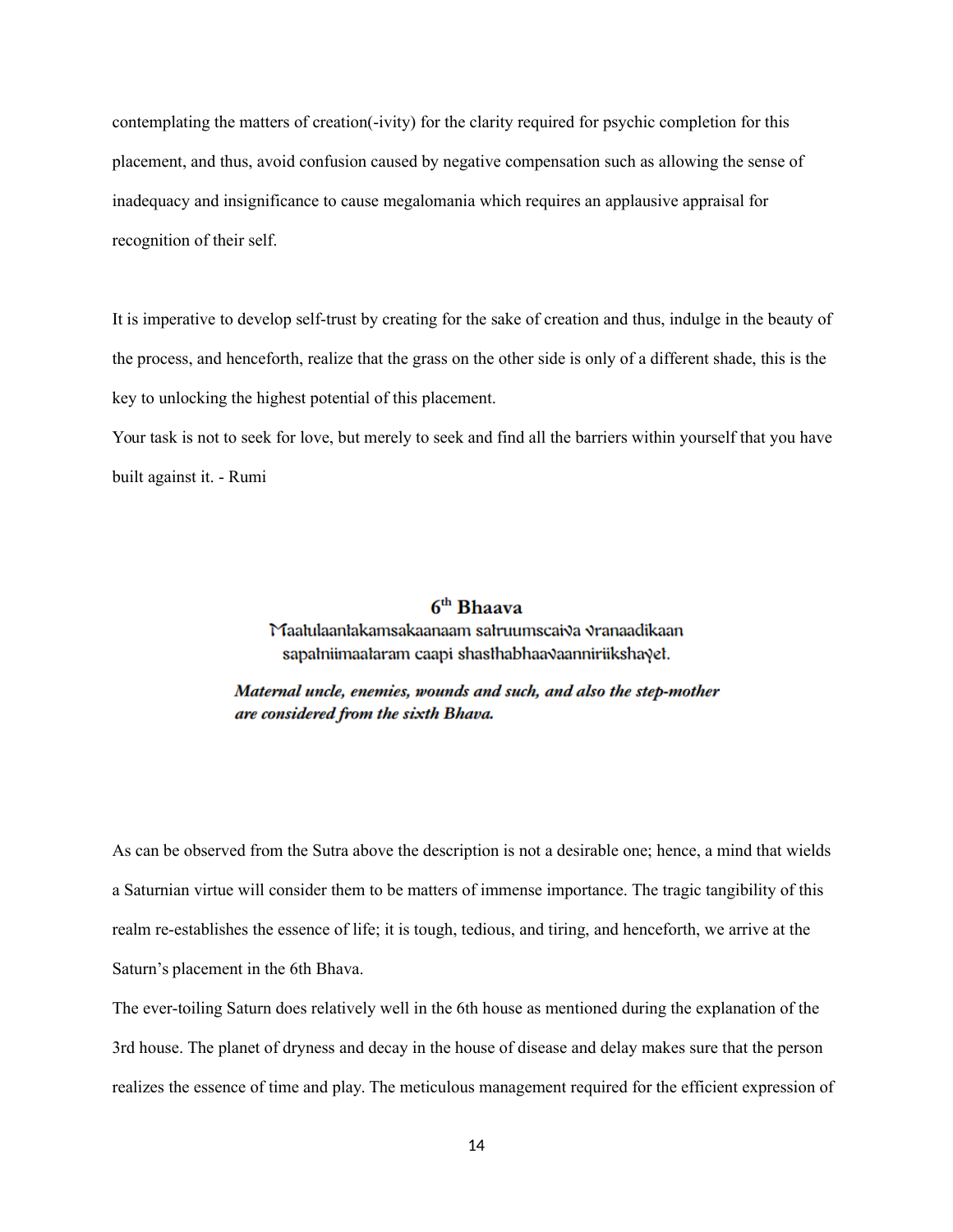the 6th house matters such as debt, service, disease, &c, are appreciated by the slow and steady Saturn. A reminder is requisite for the reader to fathom importance of considering planetary dignities through an example with regards to this Bhava; an ill-dignified Saturn could cause all of the aforementioned aversive adjectives to manifest due to an inability to honor, hone and thus, handle burdens and responsibilities, while a well-dignified Saturn would rise to the occasion and deal with those deleterious affairs with due diligence and discipline.

Entrapment and enslavement ensue if one forgets to unhinge from the mundane affairs causing routine, rut, and rot, and reconnect to the more etheric matters. The positive compensation of such a placement helps one design a life through sheer diligence and dedication to the monotony that helps them manifest a life that seems magical to many, a life of health, happiness, and honor. The negative compensation due to the unconscious fear of the uncontrollable fate can lead one to over-indulge in solving mundane problems for the furtherance of self-serving causes. One begins to take more than they give in the name of service and thereof, a deliverance of debt and disease becomes determined.

Directing the mind to contemplate the true meaning of service can serve a person with such a Saturn placement to realize the value of service above the self. The ritualistic rut to manifest meaning then becomes a spiritual process. The psyche then finds clarity and completion instead of chaos and confusion. To break from the monotony in the pursuance of overcoming environmental pressures and thus, seek to rejuvenate that which serves the seemingly secret and etheric agendas is the key to unlock the highest potential for this placement. By bearing burdens worthy of the boredom, makes a man more perfect. Rut restores rhythm, constancy bears fruit.

# 7<sup>th</sup> Bhaava Jaayaamadhvaprayaanam ca vaanijyam nashtaviikshanam maranam ca svadehasya jaayaabhaavaannirikshayet.

Wife, distant journey, trade, lost sight and death of one's own body are looked at from the wife Bhava.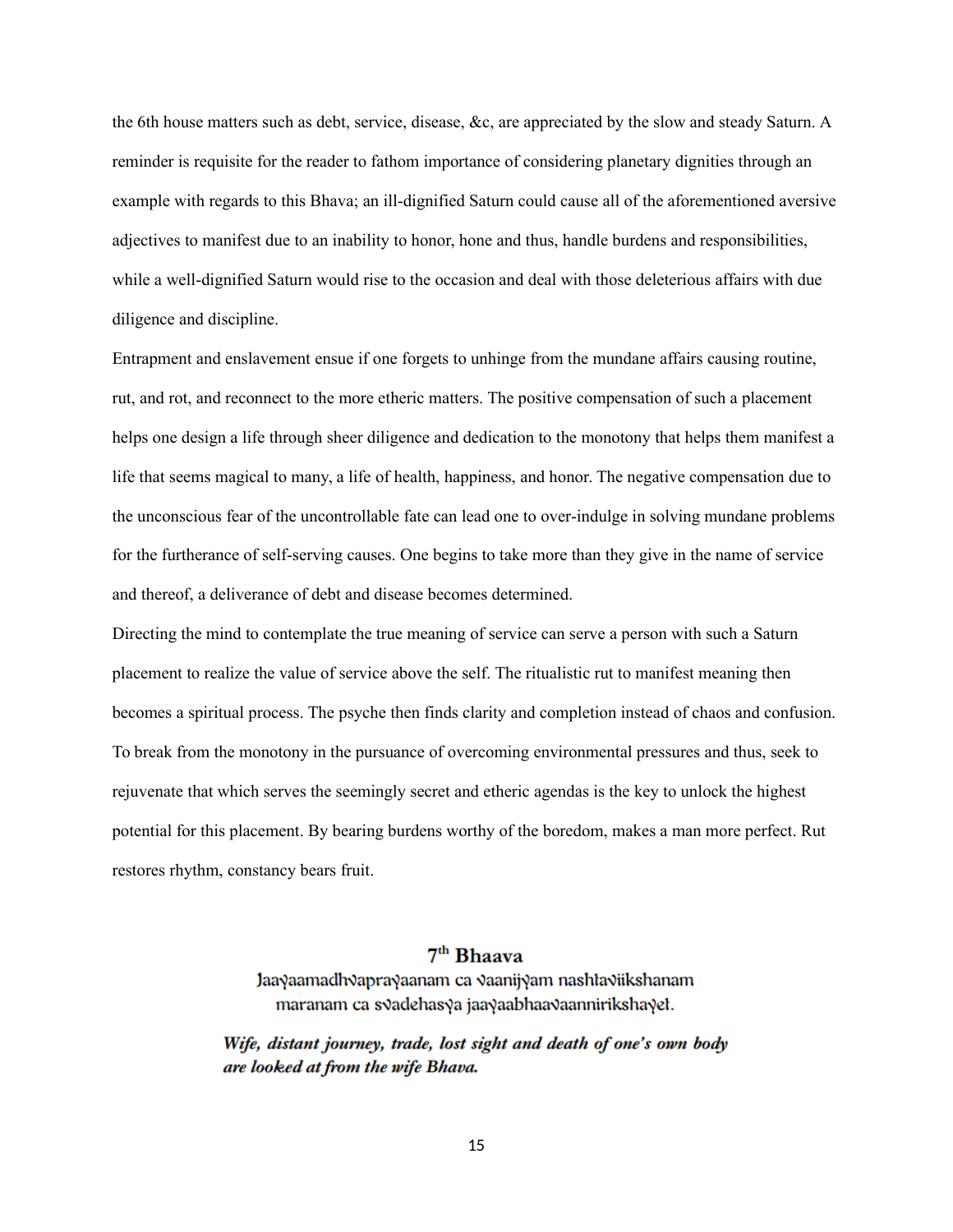In the Sthana of exchange of energy, the balance of beauty, requisites of relationships, projection of perception, salubriousness of the self, the commonly called house of the Other, with Saturn placed in it causes one to feel burdened by the bonds of relationships. The person seeks a sense of adequacy in the matters of exchange of energy. The eventual, inevitable death due to Saturnian disappointment makes one realize the importance of "We" over the I, and thus, restoration of the right relationships follows, for without them there is neither the I nor the We.

Saturn here creates conditions of feeling unloved as well as misunderstandings in marriage, be it with their wife or husband or inter-relationship social dynamic, but they are mistaken as it is only the selfprojection that takes place in the 7th house. It is self-evident by the divorce rates and massmiscommunication in human relationships causing power-play and grief, such self-projection mechanisms due to negative compensation, conscious or unconscious, that the self-sacrificing Self is the only truth and Self-reflection the primordial practice.

As the age-old alchemical adage goes, 'thou wilt never make from others the One which thou seekest, except there first be made one thing of thyself.' Saturn in the Seventh seeks sufficient stimulus through self-serving agendas surrounding the senescent matters but to be able to do this sensibly one requires selfreflection; mutual growth in matrimony or death and destruction, in the Bhava of choices, the fatalistic karmic burdens require meaningful maps to gain back the vision that gets lost when one dies into the other for creation of something greater than oneself.

A person with a vigilant Saturn creates stable long-term relationships due to the positive compensations such as giving enough to create reception. This is done by undertaking the essential responsibilities of relationships and thereof, receiving the necessary attention they require for the completion of their psyche and thus, order and clarity ensues.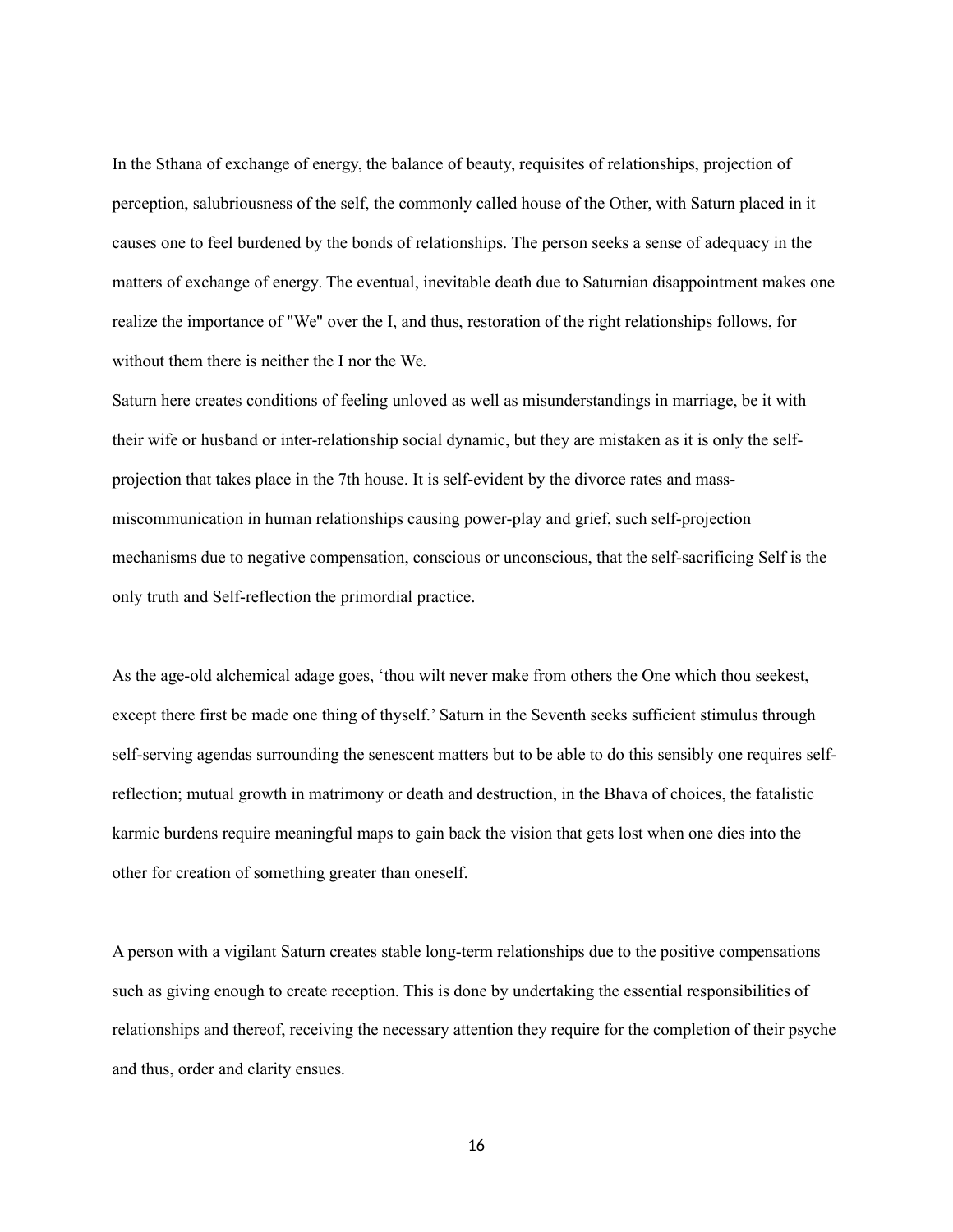A person with an unconscious Saturn engages in manipulative maneuvers by gaining power over others or giving away themselves to subservience, and they forget that gaining power over other or losing it altogether, such maneuvers are self-manipulative as well as self-sabotaging. Such projections eventually lead to collapse and confusion. The sense of separation heightens, and the good 'ol over-compensation ensues, where either the self-hate is further projected onto others due to the ever-lurking sense of inferiority that is characteristic of Saturn or manipulative mechanism make the miseries to misconstrue the mismanaged mannerisms of such a placement. One eventually descends into the symbols of death associated with the 7th, and such unconscious self-projections stimulate sorrowful states. The key to unlocking the highest potential of this placement is to overcome the fear and dangers of dependency by consciously seeking that which one requires from a relationship. To detach from the "I" is to attach with the "We." One's inaccessibility is the veil creating an illusion of it being unresponsive. Receptivity begets response.

## 8<sup>th</sup> Bhaava

Aaγu ranam ripum caapi durgam mritadhanam tatha gal√anukaadikam sar√am pas√edrandhraad√ikshanah.

Longevity, battle, cheats, impassables/strongholds, wealth of the  $dead$  and the soul course  $-$  what begins and what after the wise see all from the cavity/flaw (Bhava).

A fear-inducing planet in the place of fears, the "Ashtam Shani" as often infamously uttered, is the most sensitive placement of Saturn as the shadowy contents of the unconscious are blocked and barricaded. No man willingly pursues psychic entropy, and no transformation is possible without one, this placement forces one to feel and dig up the buried.

It is of supreme importance for this Saturn to become conscious of its ways and workings otherwise a special kind of chaos and confusion ensues. The Katabasis, the descension of the soul into the deepest and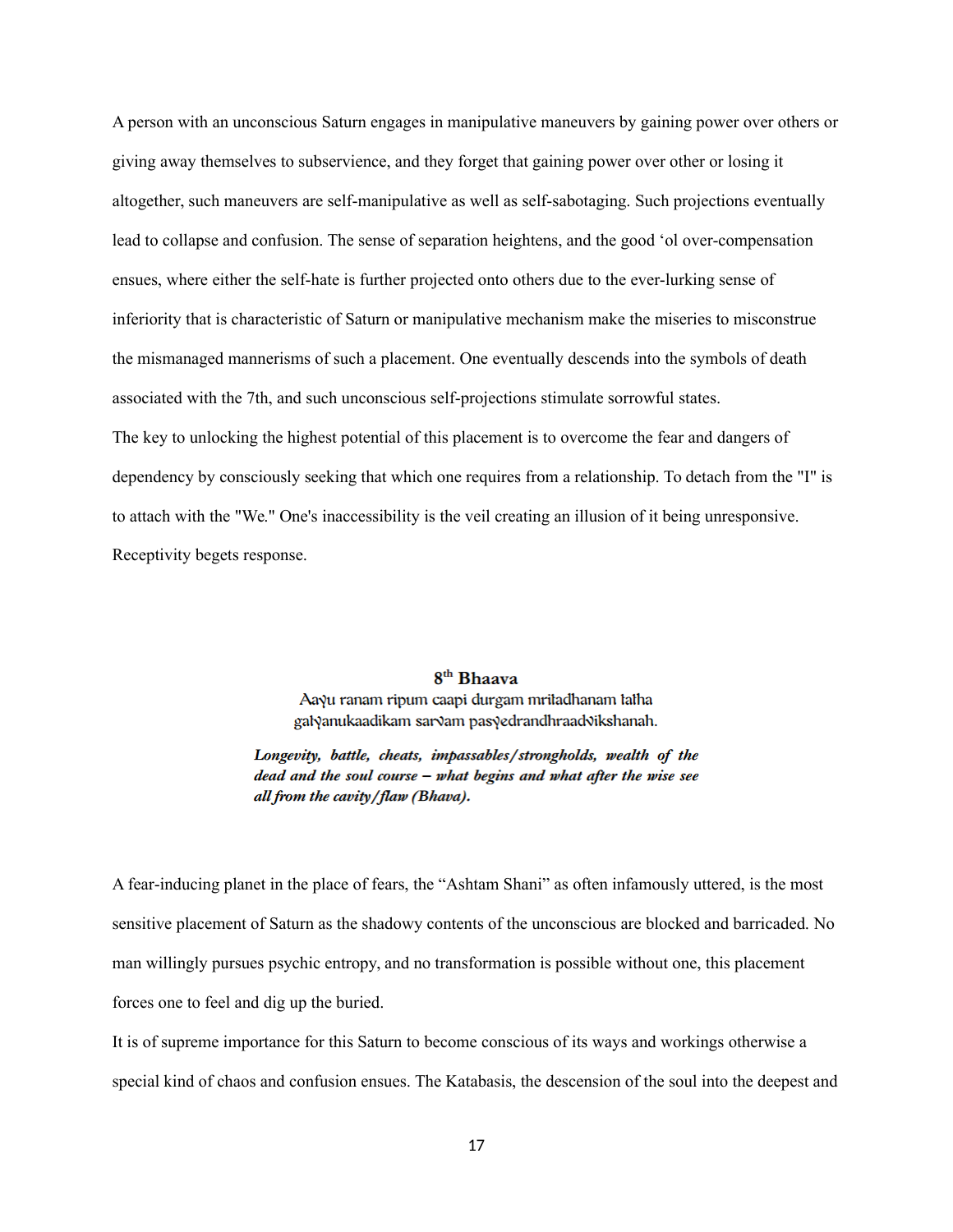darkest fantasies are made manifest by such placement, a rather sensitive placement for the complexities of Saturn.

As the Sutra above expresses the nature of the teachings that this house holds is self-explanatory of its capacity to generate self-sabotage. The implosive expression of such a sensitized Saturn causes one to find adequacy and worthiness in the psychic battlegrounds; one creates barriers for the free expression of the matters of the unconscious causing it to express itself in manners that are not pleasing. For order, one must do what needs to be done, for chaos one does what one does.

The Positive Compensation to find the deep emotional security one seeks comes through a Katabasis, and time seems to be the only healer; therefore, surrenderance of one's fate and self-reflection through faith lead to the completion of the psyche. Embracing ones emotional burdens for the sake of helping others creates order and clarity. Saturn being the Karaka/significator of the 8th house embraces the emotional suffering if well-dignified; otherwise, the frustrations can cause severe psychic disruptions. The negative compensation to become emotionally secure and adequate is to drown into the depths of this Bhava and find a safe place by giving into the ways of it. For instance, one justifies lies, deceit, theft, infidelity, battle, &c, for the sake of survival. To do as the Romans do is an incomplete adage, in its completeness for the sake of this placement, it shall be, do as the Romans do until we rise above their ways, after all, to become straight one needs to be crooked.

The key to unlocking the secret potential of this placement is always to remember to turn on the light in times of darkness as it in complete darkness that even a glimmer of light seems to shine as bright as the Sun. Survivalism seldom seeks self-serving shadows, selfless service steers to Swarga.

## 9<sup>th</sup> Bhaava

Bhagyam syalam ca dharmam ca bhraatripatnyaadikaamstathaa liirthayaalraadikam sarvam dharmasthaanaanniriikshayet.

Fortune, wife's brother, religious law, brother's wife, pilgrimages, etc. are all looked at from Dharmasthaana.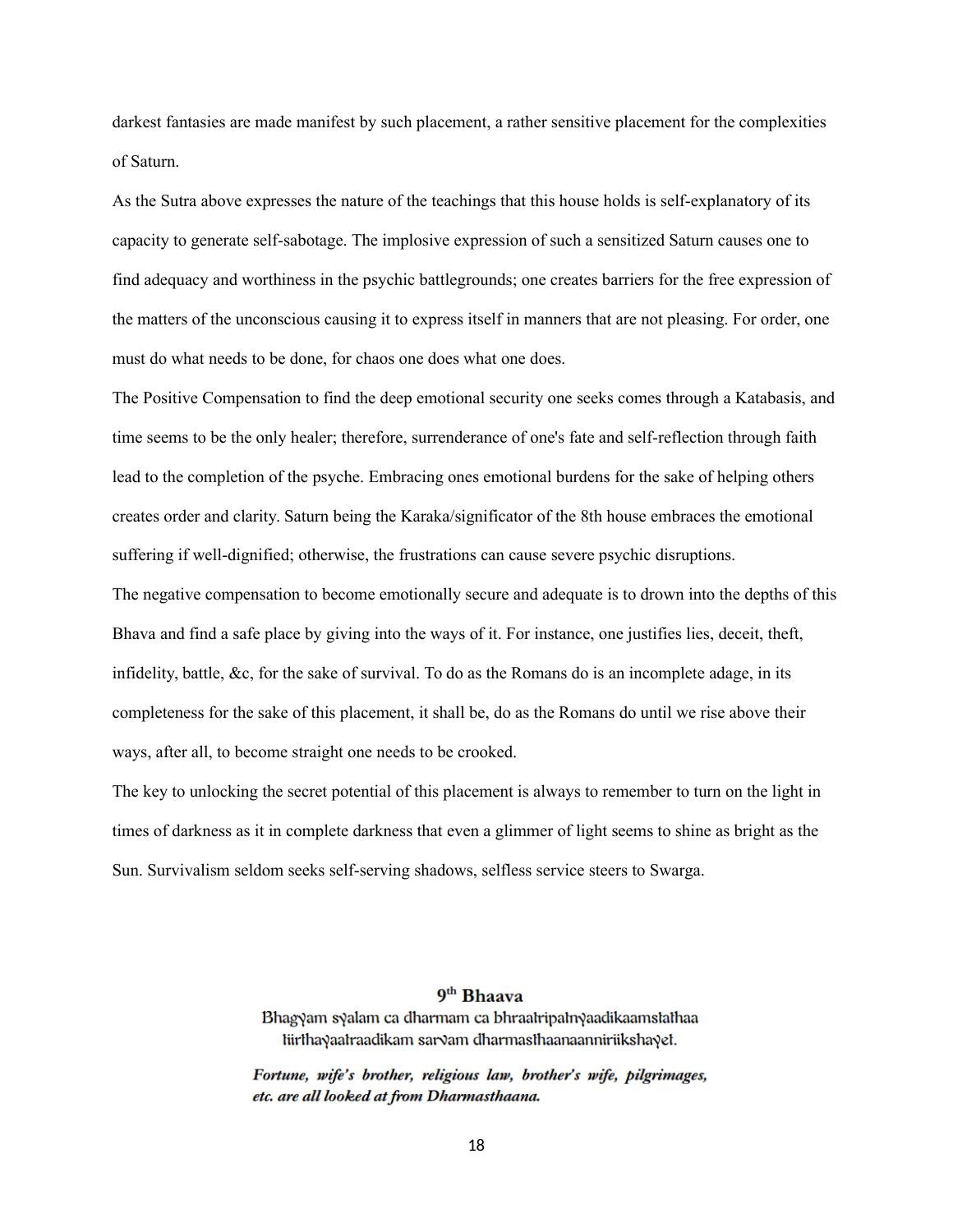The Bhava of law and philosophy when experienced in all its various expressions, in its entirety, primarily attempts to construe meaning from the various methods magnified by the religious folks that espouse to derive meaning in order to bring order to the chaos. The higher laws begin providing meaning to the mundane.

The skepticism of Saturn creates a block in fathoming the matters of faith. To Saturn, the matters of the 9th are meaningful as long as they provide sustenance and survival to the psyche, but the determinism that he seeks requires fatalistic faith. For the completion of consciousness, a meaningful generation of meaningful relationships or regeneration of meaning in preexisting relations is requisite, especially if considered by the progression of the houses, which requires a restoration after the ravages of the 8th house.

 Meaninglessness makes for madness, and as we realize the directive principles of the universe, the underlying laws of the underworld, it becomes more self-evident that creation comes through completion of the psyche; this happens through the appropriate derivation of meaning, thereof, bridging the gap between being and non-being.

Patient perseverance on one's path through practice leads to the embodiment of the ways of the Tao, the laws of liberation, the causes for creation, matters away from the meticulous material magnifications, and such are the representations associated with Saturn's position in the Bhava of philosophization when espouses to compensate positively. The inherent drive to find the truth and from such seeking arrive at a sense of self-worth and adequacy, the motivation though misplaced leads to unleashing the language of love which underlies all the teachings, this creates order and clarity. It is then that a butcher becomes better at butching, a murderer murders the murderers, preachers begin to practice, and, teachers become toddlers, and students seek solitude.

Saturn in the 9th Bhava creates confusion for those who negatively compensate by becoming the preacher that does not practice, the self-sabotage and the denial is deep. One will not have their own house in order and will seek to fulfill the inner meaninglessness by creating order in others; this creates mass hysteria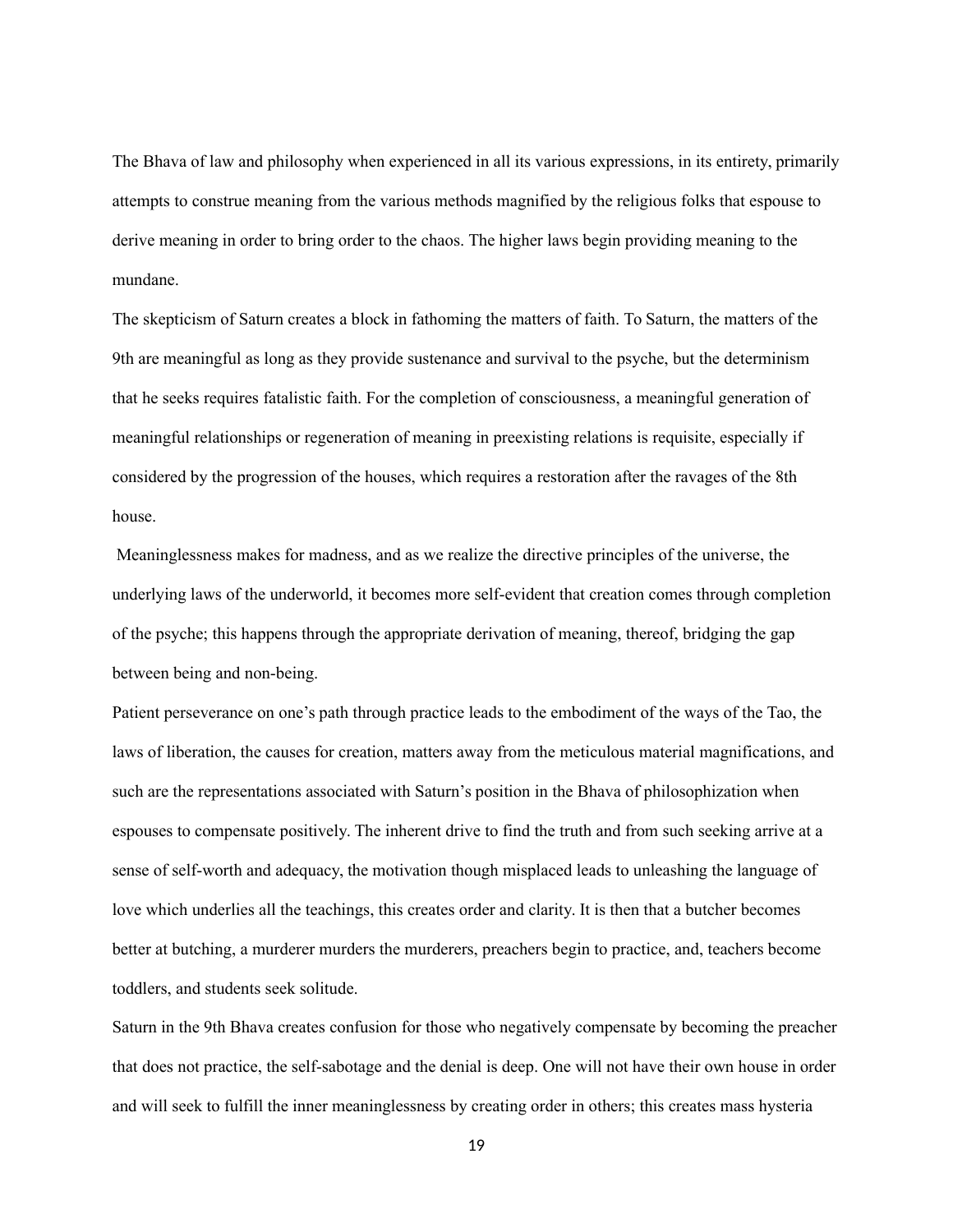due to no practical understanding of the philosophies. A religious text in the hands of an indolent person is as dangerous as an atheistic text in that of an intelligent one. The new-age revolution with regards to healing is an example to understand Saturn in the 9th.

The key to unlock this placement is to contemplate and embody the words of Lao Tzu, "What is a good man but a bad man's teacher, what is a bad man but a good man's job."

## $10<sup>th</sup> Bhaava$

Raajyam caakaasa√rillim ca maanam cai√a paliluslalhaa pravaasasya rinasyaapi vyomasthaanaanniriikshanam.

### Empire, space, occupation, respect, father, absence from home and obligation are looked at from Vyomasthaana (sky house).

To do what one ought to do, to be what one ought to be, to seek what one ought to seek, and realize that it will still forever remain a mystery. The Karma Sthana depicts that which we are innately born to bear, and with Saturn in it, the bearing becomes a burden. The worldly pursuits of ambition and authority that the sense of separateness that Saturn suffers from which make him seek self-worth for psychic completion seem to sail along smoothly with the house that holds symbols of such significance.

One seeks an empire, space, an occupation, respect, &c, believes that self-worth comes from the success created through self-sacrifice, while forgetting the wise words of Lao Tzu, "Whether you go up the ladder or down it, your position is shaky." To deal with the deleterious matters governed by the laws of karma "doing with a sense of detachment that which needs to the doing" seems to be the only plausible solution. All teachings targeted towards solving the matters of this house seem to bear this essential teaching. Perseverance, patience, and practice are the fundamental virtues if one chooses not to be crushed by the burdens of bearing one's cross while dealing with the practicalities as such. The completion of the psyche that restores order and clarity comes through the embodiment of these virtues regardless of the house placement of Saturn. The reader requires reminding that the author aims to resolve the matters of the inner-life through the utilization of astrological principles as outer-life is only a reflection of it, and therefore, only Virtues hold significance in the mind of the author.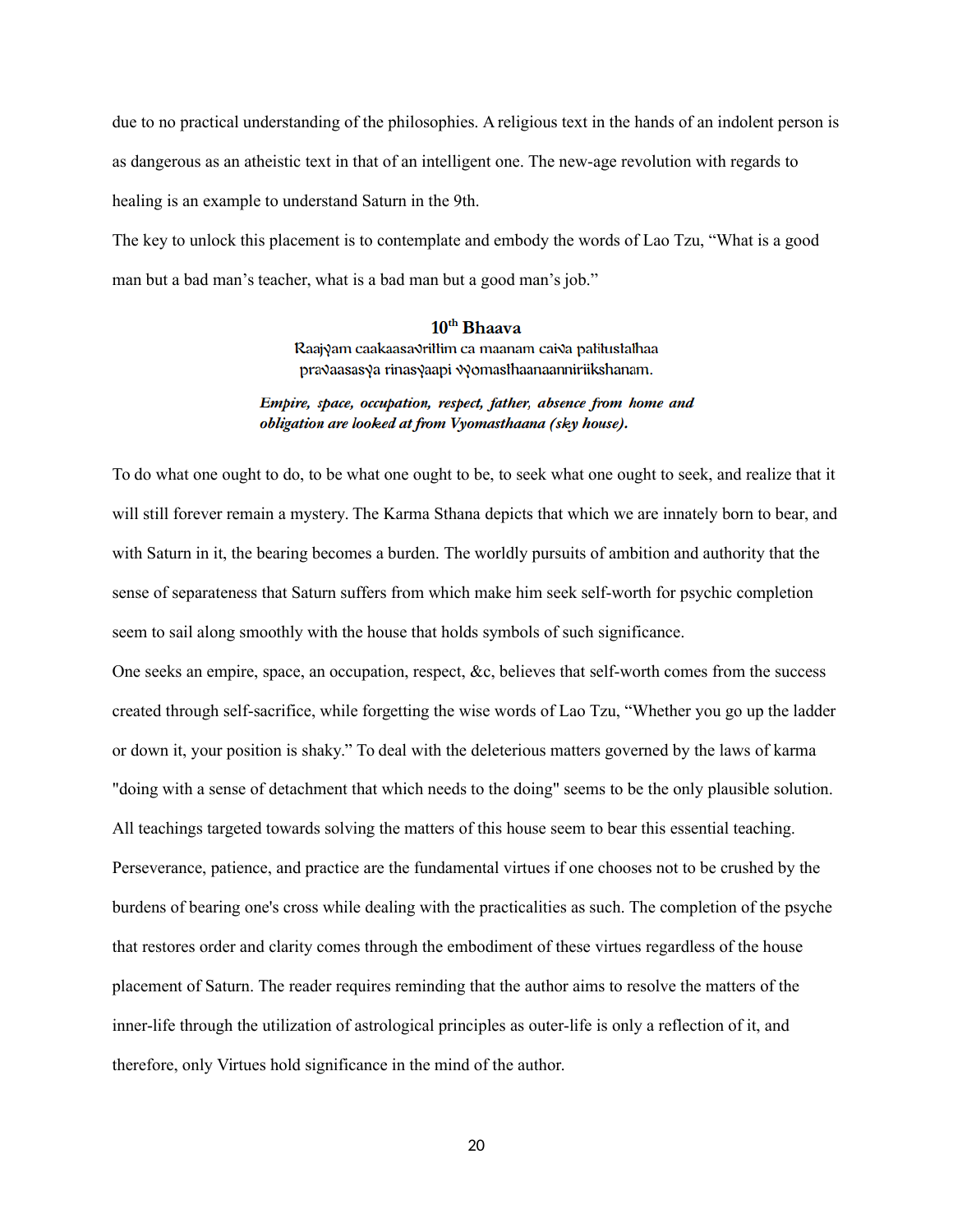The puerile populace seeks to gain without giving and thus, is assured to fail as the fundamental laws of manifestation malfunction when subject to such motivation. A person that positively compensates this position of Saturn will honor and hone the ways and workings of the world and fully bear the burdens with complete detachment, and thereof, create the causes and condition for the completion of the psyche. It is only after achieving that we realize the emptiness of the pursuit, an inner-knowing of this fact is not the job of Saturn, and his indolence requires direct experience. We ought to remember that Time seeks to get the job done regardless of the tools, and to be deemed useless as a tool of time is dishonorable; therefore, one shall instead accept their Job consciously.

Those that seek without sacrifice create chaos and confusion, thus, comes into play the negative compensation mechanism. One begins to embody the negative Saturnian attributes, in the name of selfserving success; this is primarily due to desires driving the mind. Sadly such is the state of affairs of the world at large, and thereof, the collective consciousness has agreed upon the pacification of the archetype of Saturn rather than its embracement. Nobody likes to bear a burden as lightness is the language of our inner-light, but for this natural essence to shine forth darkness must be embraced.

Instant gratification, sense of entitlement, and foolish rebellion in the name of justice disrupt the potential of becoming the master of the delicate matters of manifesting material fortunes that this Saturn placement can bestow.

The key to unlocking the maximal potential of this placement is not to try to unlock the maximal potential. Wei Wu Wei, action-inaction, doing non-doing, doing what needs doing and not leaving anything in non-doing. No self-will needs application in the performance of one's duties. Detached determination determines the salubriousness of one's sadhana that solely seeks to center the spirit; those misusing the matters of manifestation will sow the seeds for the Saturn-style delay and difficulties surrounding the 10th.

Prudence profits profession, imprudence imbibes impoverishment.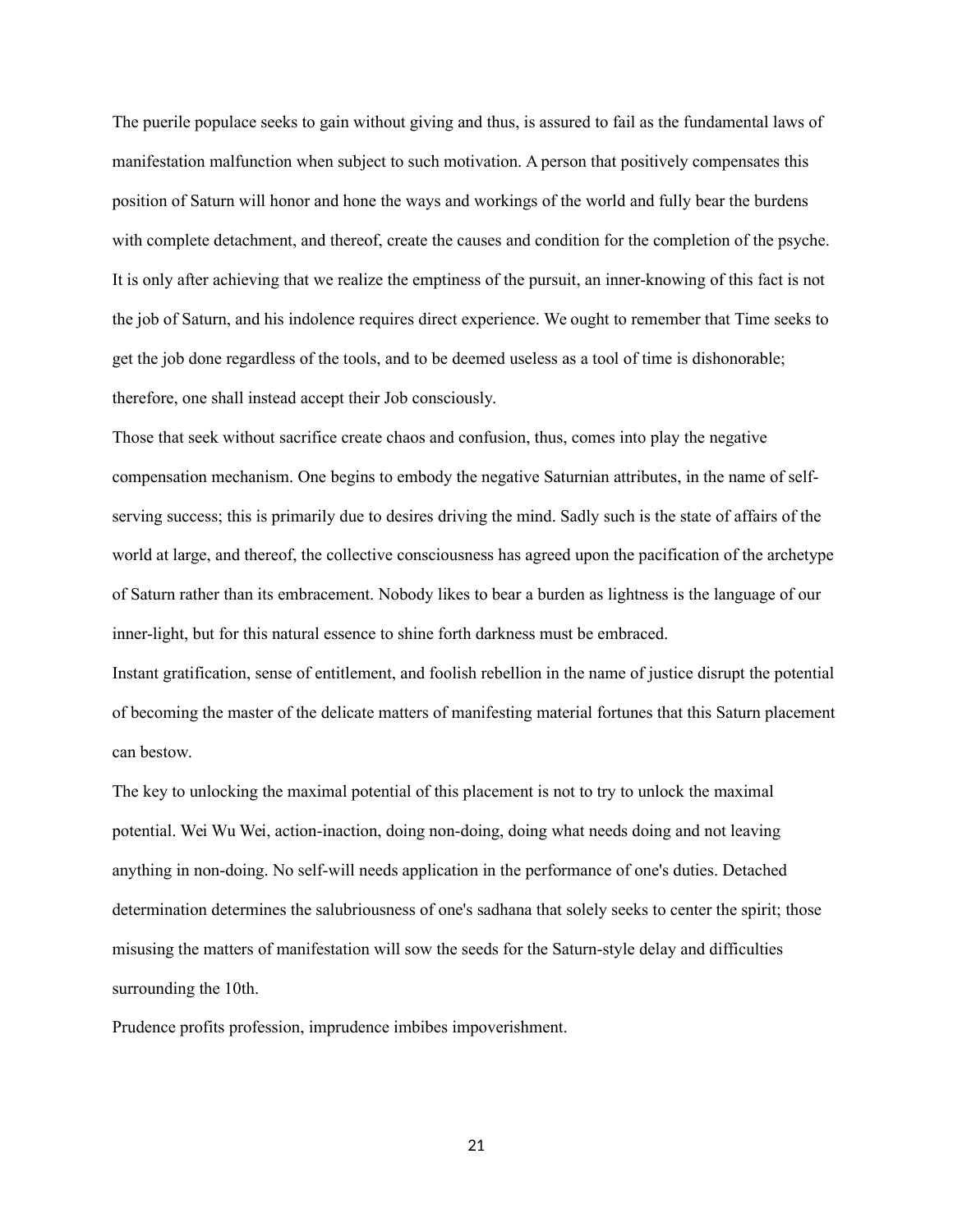## 11<sup>th</sup> Bhaava

Naanaa√aslubha√aslhaapi pulrajaa√aadikas√a ca Aayam vrishim pasuunaam ca bhavasthaanaannirikshanam.

**Acquisition** of various objects, son's wife, income, increase/advancement and domesticated animals are looked at from Bhavasthaana.

The highest honor honed through humility is of primordial significance to the 11th Bhava, the hindrance is our innate inability to integrate honor and humility. Such opposing adjectives guarding the gates of the greatest achievements possible alongside the derangement by the forces of duality assures us of the presence of the inner Icarus that tends to fly too close to the Sun, thus, causing its eventual fall. The 11th requires the relinquishment of regressive patterns of the "I". It holds the advancement and ascension of one's level of understanding by surrendering their place in the collective psychic experience. It is for this reason that the 11th holds symbolic representations such as groups, guilds, gains, governance, grants, greatness, &c, all of which requires the self to dissolve in the collective. Those granted the greatest gains are those who govern and gather groups.

Our sense of limitation caused by psychic complexities created throughout several literal as well as metaphorical deaths and rebirths is what stands between the true potentialities we strive to unfold. The lack of understanding of ones place in the world pressures the psyche to seek, this seeking then has us stumble upon the various experiences that develops it, and therefore, enables it to Positively Compensate by bringing order to the collective chaos; shouldering the burdens for the sake of greater good of the collective consciousness, and in subsequence finding psychic completion; Individuation through collective cooperation.

It is Saturn's indolence which lets it exert its efforts in order to improve the state of the already perfect society, though it is simultaneously salubrious for it to participate in such a ceremony and seek fulfillment willingly. The representations as mentioned earlier of the 11th necessitate a recall, and a realization must be allowed regarding the current level of the collective psyche as what it holds honorable. This simple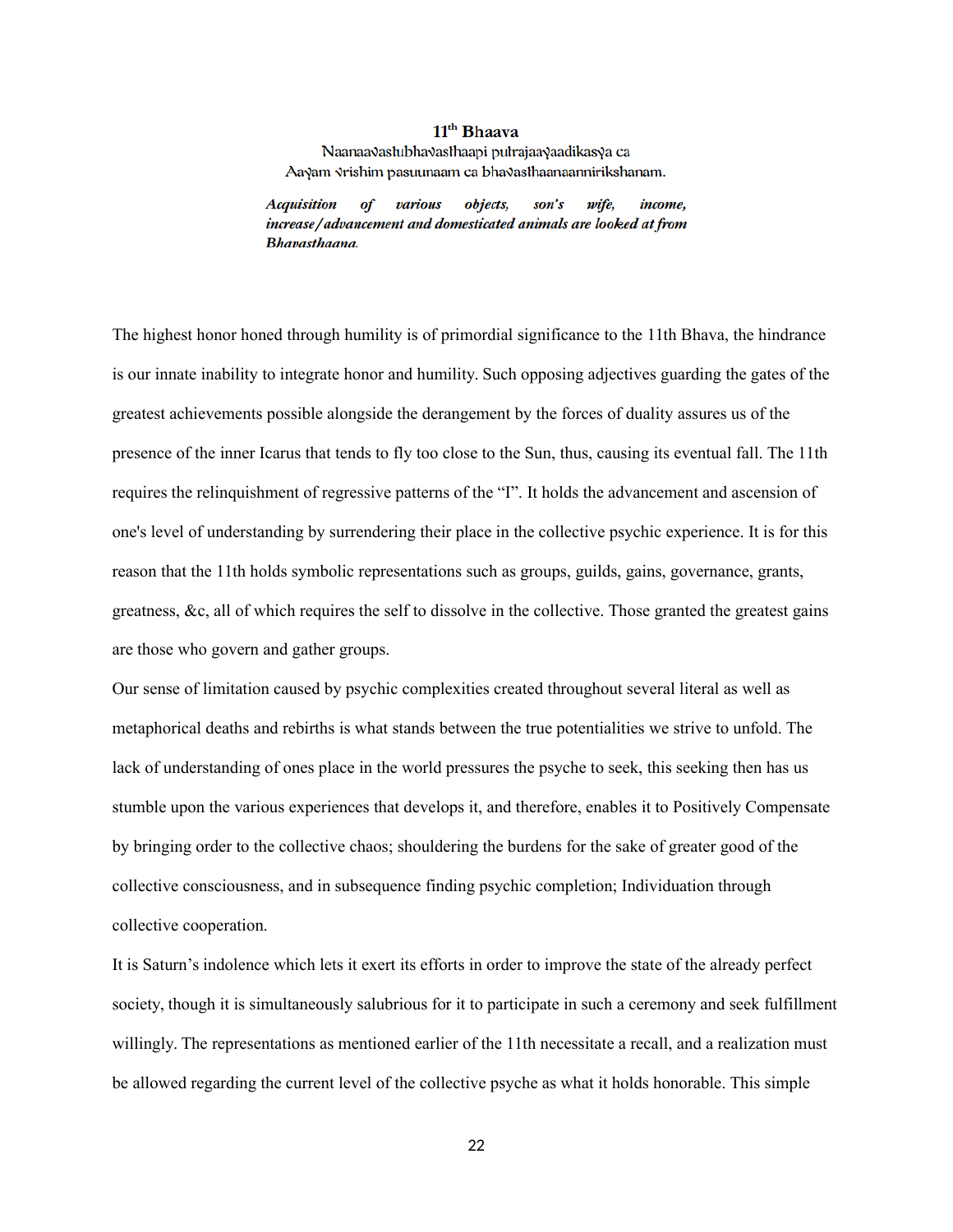self-reflection can lead one to step aside and re-assess the conditioned responses and orientations through which we strive to gain a sense of achievement and adequacy.

An unconscious Saturn in the 11th creates a sense of aloneness and aloofness in social situations and thus, after the achievement of the highest aspirations through the sacrifice of the self to feel worthy of attention, the inevitable emptiness becomes evident, and the following negative compensation mechanisms of the psyche take charge. We can observe how the collective human achievements direct us towards the suppression of this emptiness. Such suppression causes the collective unconscious to drive the Saturnian virtues deeper into the psyche through hyper-socializing, creating massive organizations, societies, and clubs, virtually anything that will reduce the lurking sense of emptiness.

The key to unlocking the potential of the place of potentials is to step aside from the collective by desiring that which seems to be of more significant benefit. To be alone and then feel connected rather than to be surrounded by many and then feel alone is something to be found by searching for a task worthy of such a sacrifice. It is the surest way to improve one's quality of life. Social standards seek senescence of the will of the soul which revels in solitude and Individual standards seek juvenescence of the whole.

> $12<sup>th</sup>$  Bhaava Vyayam ca vairivrillaanta rihphamantyaadikam tathaa √yayaaccai√a hi jnaala√yamili sar√alra dhiimalaa.

Loss/expense, the result of the enemy's actions, gain of last possession, all this should be known by the wise from Vyaya.

The leap of faith required to fathom the final fantasy falls under the fief of the 12th Bhava. It is, therefore, that it is concomitantly considered as the place of dreams, departure, dissolution, detention, distant lands, &c.

Saturn struggles to relinquish its faithlessness in matters of fantasy, and therefore, in the 12th house, such retaliation causes imprisonment for forced self-reflection and through true contemplation which arises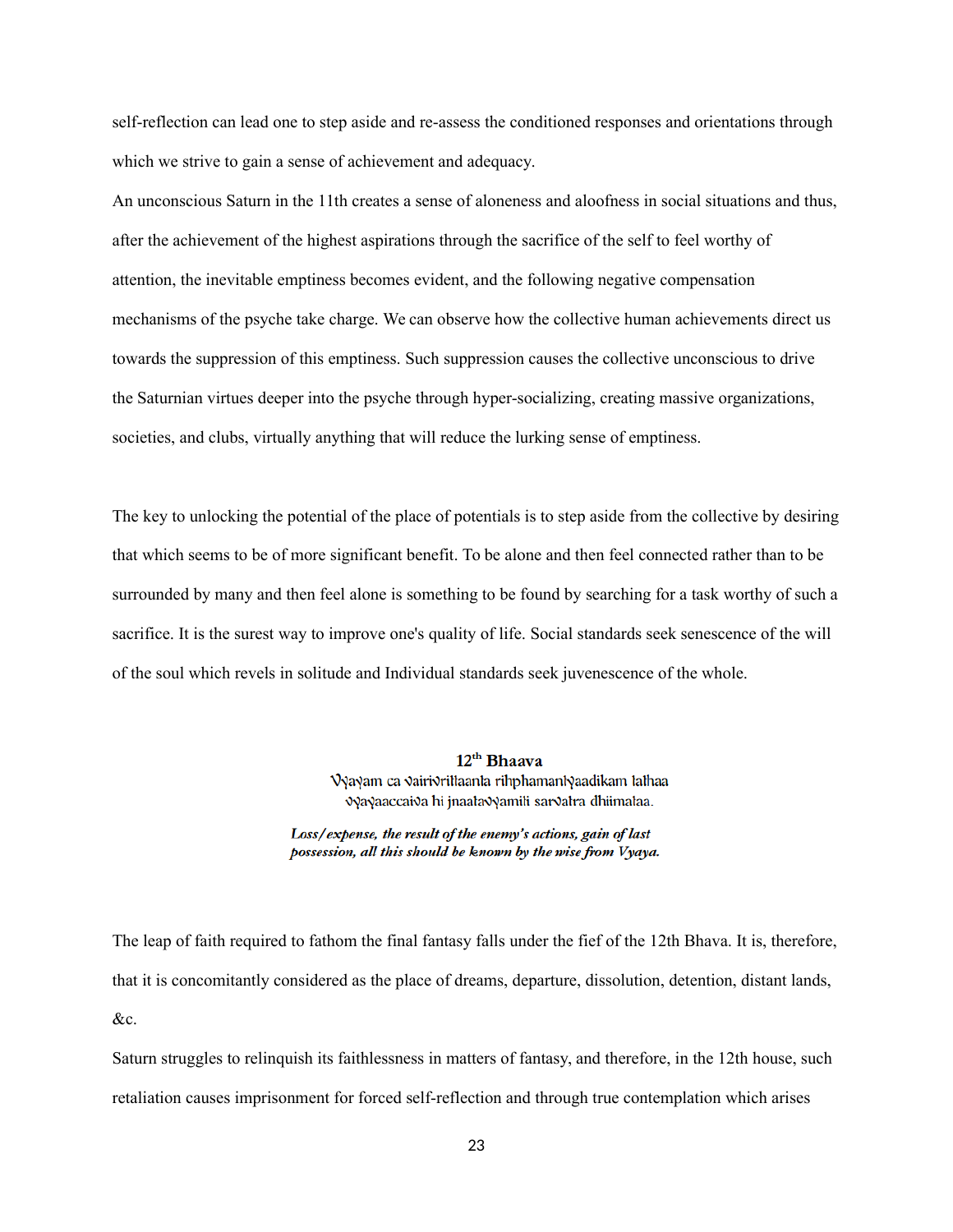from confinement. The acquiescence of the certitude of senescence creates a psychic relief, and the matters of the unconscious are allowed to flow with ease. One is then able to release from the sense of separation, through suffering, and realize the true meaning of the most misused adage "Going with the flow." The famous metaphorical river that seems to go with the flow does so with such profound smoothness only due to the confinement of the river banks and thereof, safely arrives at the final destination, the ocean. The path paves the practice, or the path is the practice. Renunciation restores reason.

The positive compensation mechanism of the Bhava of selfless will is that of serene solitude. One requires innocence and transparency which comes through forgiveness which unblocks the inner-guide. No decision needs making, and no effort requires effectuation. This surrenderance to the will of the unconscious relinquishes the sense of self and the burdens of "service before self" are captured to the fullest. The arrival of the clarity caused by such positive compensation creates a condusive sanctuary for not only the self but all those who come in contact with their well-completed psyche. The planet of downward direction in the Bhava of directionlessness is a matter that requires either faith or fooldom. For the immature, the unwise, the foolhardy, those who can neither flow nor solidify in that which they believe, matters become complex. The indecision in the psychic waters of such a river neither seeks to culminate its journey into an ocean nor trusts the banks; both the journey and the destination become a burden.

The madness is never enough for the method. Negative compensation mechanisms in an underdeveloped psyche cause confusion and chaos primarily created by controlling the uncontrollable unconscious, and this is a classic cause of neurosis. One escapes the experience of ecstasy due to sheer naivete. Assurance of Asylum, instigation of isolation, faith is for the fool, desire for direction but so dismal and dreamy seems such demands due to their disguised unconscious distress.

"That which has no substance enters where there is no space." The Vyaya Bhava indeed governs senselessness matters of the spirit. To unlock the highest potential of this placement, watch the doer, in moments of such observance arise the true courage required to move without a direction. Meditation is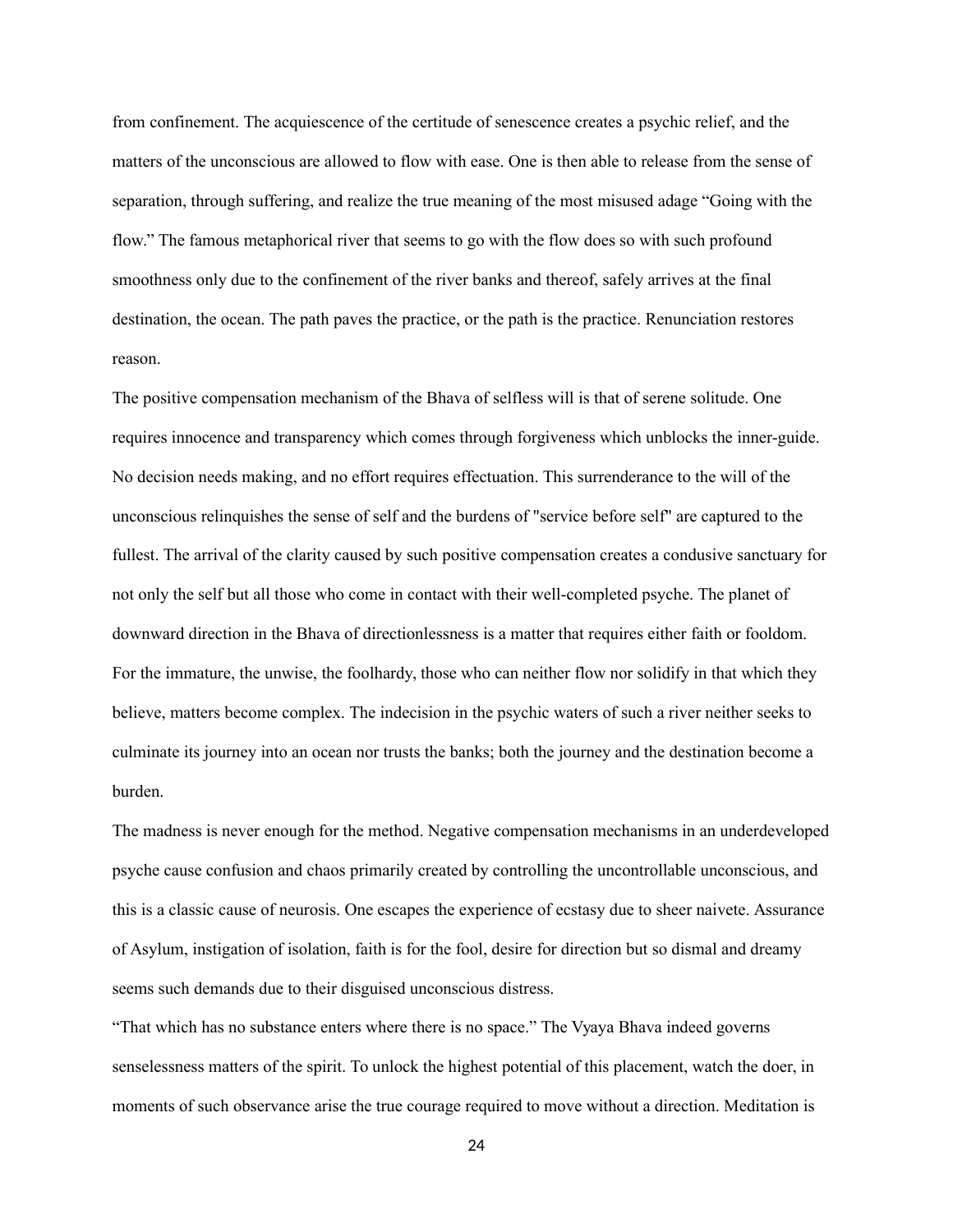the method to magnify the mysterious matters mentioned by the mad mystics and thereof, relinquish the Saturnian doubts.

### **Conclusion**

Those who seek to improve upon the unconscious matters of Rahu and Ketu require to work with the psychologically more tangible or accessible Saturn, as Rahu and Ketu's working are so subtle, deceitful, and get craftily unfolded with Time that trying to improve upon them through psychological and physiological maneuvers might further their cause. Therefore, initially and especially to a simple mind attempting to self-improve, Saturn is the way for the relinquishment of the sense of separateness and thus, create a life of love and abundance rather than scarcity and survival.

The most beautiful people we have known are those who have known defeat, known suffering, known struggle, known loss, and have found their way out of those depths. - Elisabeth Kubler-Ross The purpose of this pain and suffering is to make a person receptive to self-reflection, contemplation, and to rethink and reconsider their perception of the world and thereof, re-instate a sense of right and wrong, resetting personal goals in a manner that is coherent with the needs of others.

A spiritual master is compensating for the darkness with its light, and an emotionally weak man with sheer might, a lost soul with his searching sight, and a warrior with his fight. Compensation mechanisms are a part of the evolutionary processes of the psyche and require to be embraced wholly otherwise mental disorders ensue.

Positive Compensation always begins with acceptance through attitudinal changes that lead toward awareness. It is then balanced, and no external harm gets induced while inculcating such compensation mechanisms.